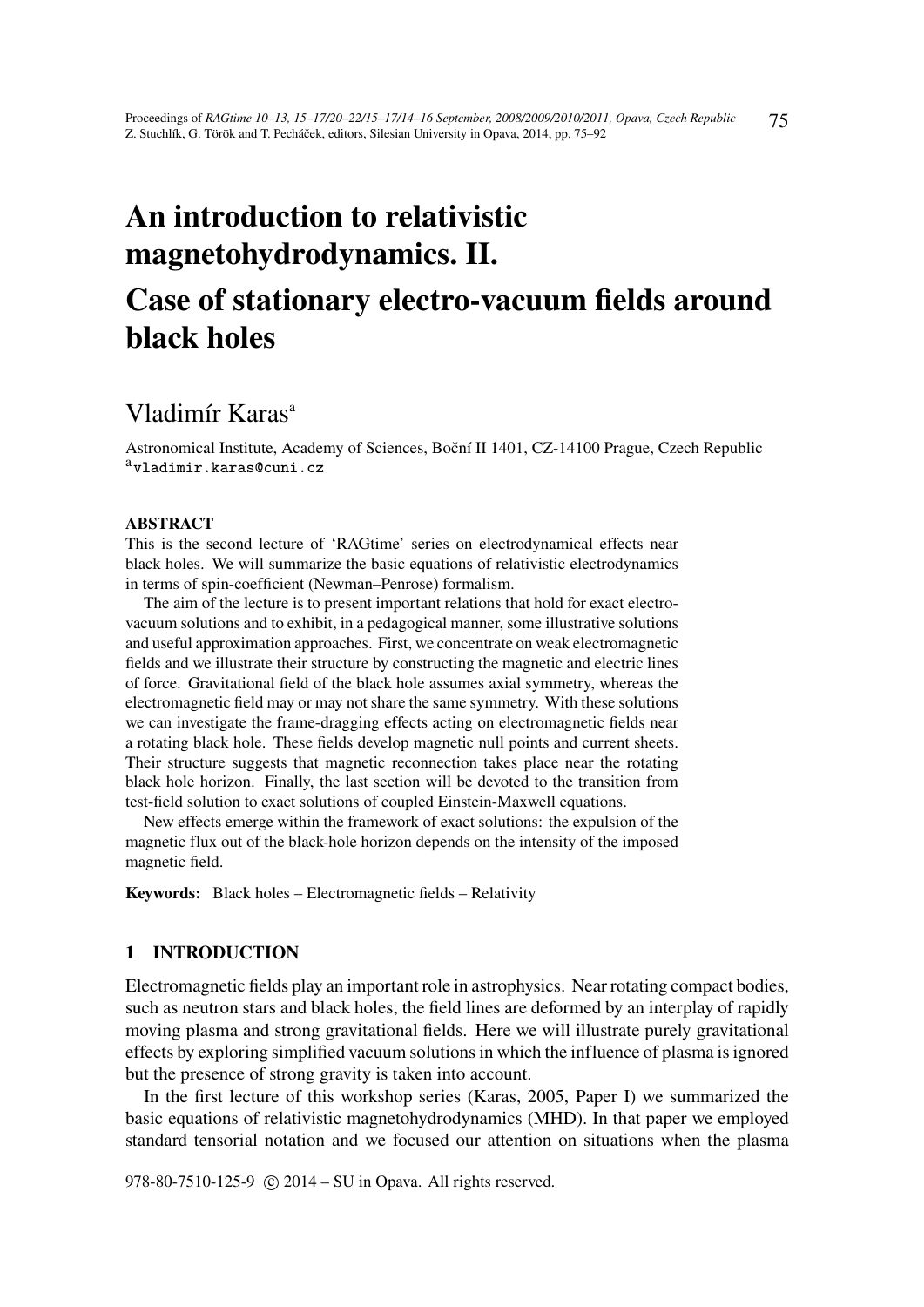motion is governed by MHD and gravitational effects are competing with each other in the vicinity of a black hole. We limited our discussion to axially symmetric and stationary flows. The latter assumption will be still maintained in the present talk. In fact, we will restrict ourselves to purely electro-vacuum solution, however, we will discuss them in greater depth and, more importantly, we will employ the elegant formalism of null tetrads. We do not derive new solutions or technique in these lectures, instead, we summarise useful relations in the form of brief notes paying special attention to effects of strong gravity.

One new point is mentioned in conclusion: with *exact solutions* of Einstein–Maxwell electrovacuum fields, an aligned magnetic flux becomes expelled from a rotating black hole as an interplay between the shape of magnetic lines of force (which become pushed out of the horizon) and the concentration of the magnetic flux tube toward the rotation axis (which becomes more concentrated for strong magnetic fields because of their own gravitational effect). This is, however, important only for *very strong* magnetic fields only, where 'very strong' means that the magnetic field contributes to the space-time metric.

## 2 DEFINITIONS, NOTATION, AND BASIC RELATIONS

#### *Field equations*

We start with Einstein's equations which, in the notation of Paper I, take a familiar form of a set of coupled partial differential equations (e.g. Chandrasekhar, 1983),

$$
R_{\mu\nu} - \frac{1}{2} R g_{\mu\nu} = 8\pi T_{\mu\nu} , \qquad (1)
$$

where the right-hand side source terms  $T_{\mu\nu}$  are of purely electromagnetic origin,

$$
T^{\alpha\beta} \equiv T^{\alpha\beta}_{\text{EMG}} = \frac{1}{4\pi} \left( F^{\alpha\mu} F^{\beta}_{\mu} - \frac{1}{4} F^{\mu\nu} F_{\mu\nu} g^{\alpha\beta} \right), \qquad (2)
$$

$$
T^{\mu\nu}_{\ \ ;\nu} = -F^{\mu\alpha}j_{\alpha}\,,\qquad F^{\mu\nu}_{\ \ ;\nu} = 4\pi\,j^{\mu}\,,\qquad {}^{\star}F^{\mu\nu}_{\ \ ;\nu} = 4\pi\,\mathcal{M}^{\mu}\,.
$$

where  $\star F_{\mu\nu} \equiv \varepsilon_{\mu\nu}{}^{\rho\sigma} F_{\rho\sigma}/2$ . We assume that the electromagnetic test-fields reside in a curved background of a rotating black hole. Such solutions can be found by solving for the electromagnetic field in a fixed background geometry of Kerr metric (Thorne et al., 1986; Gal'Tsov, 1986). Here we study classical solutions for (magnetised) Kerr–Newman black holes that possess a horizon. Higher-dimensional black holes and black rings in external magnetic fields were explored by, e.g. Ortaggio (2005); Yazadjiev (2006), and references cited therein, whereas an extension to the case of naked singularity has been discussed recently by Adámek and Stuchlík (2013).

#### *Killing vectors generate a test-field solution*

The presence of Killing vectors corresponds to the symmetry of the spacetime (Chandrasekhar, 1983; Wald, 1984), such as stationarity and axial symmetry.

Killing vectors satisfy the well-known equation,

$$
\xi_{\mu;\nu} + \xi_{\nu;\mu} = 0,\tag{4}
$$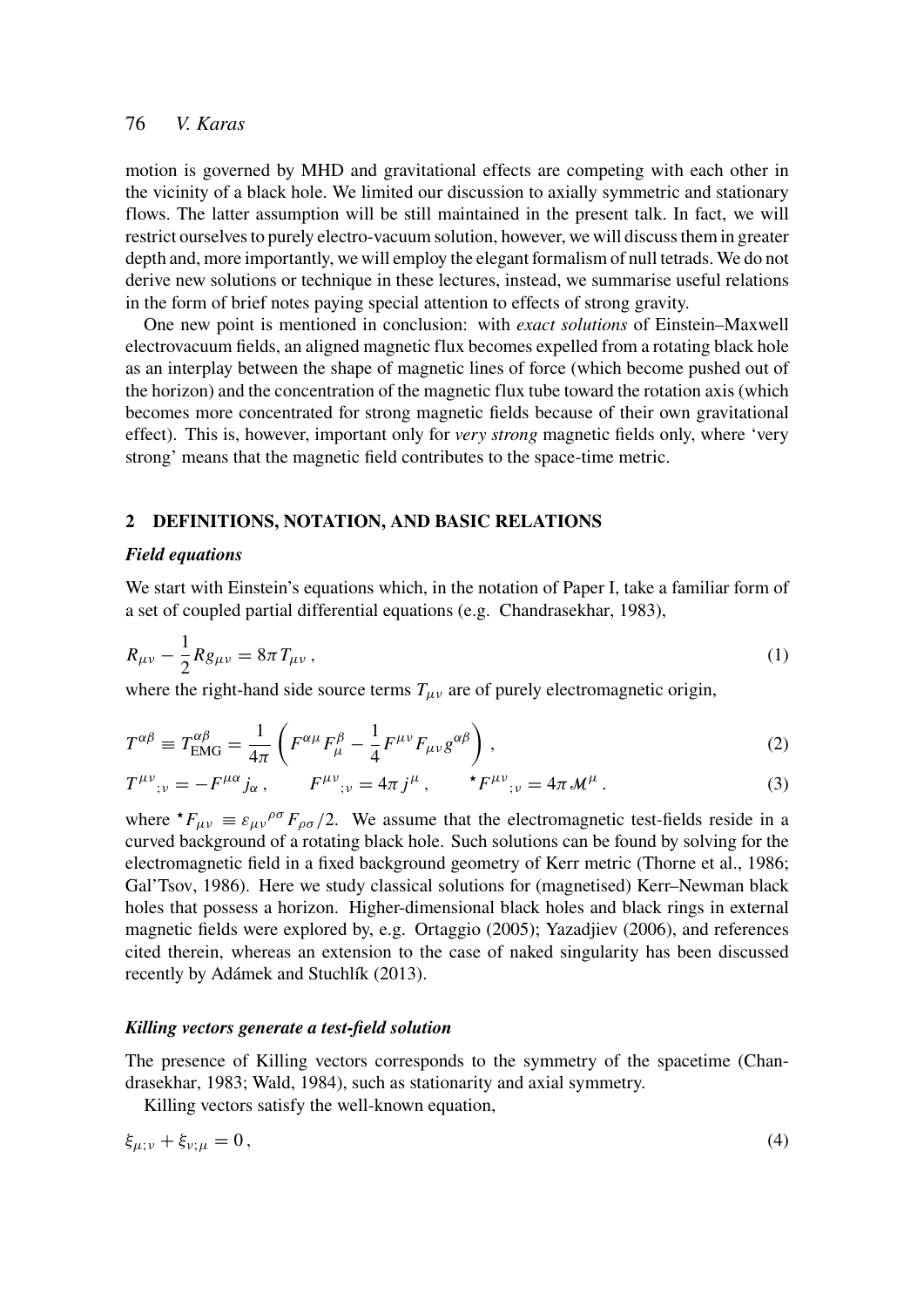where coordinate system is selected in such a way that the following condition is satisfied:  $\xi^{\mu} = \delta^{\mu}_{\rho}$ . One can check that Killing vectors obey a sequence of relations:

$$
0 = \xi_{\mu;\nu} + \xi_{\nu;\mu} = \xi_{\mu,\nu} - \Gamma^{\lambda}_{\mu\nu}\xi_{\lambda} + \xi_{\nu,\mu} - \Gamma^{\lambda}_{\mu\nu}\xi_{\lambda} = g_{\mu\nu,\rho}.
$$
 (5)

The last equality (5) states that because of symmetry the metric tensor does not depend  $x^{\beta}$ coordinate.

The electromagnetic field may or may not conform to the same symmetries as the gravitational field. Naturally, the problem is greatly simplified by assuming axial symmetry and stationarity for both fields. In a vacuum spacetime, Killing vectors generate a test-field solution of Maxwell equations. We *define* the electromagnetic field by associating it with the Killing vector field,

$$
F_{\mu\nu} = 2\xi_{\mu;\nu} \,. \tag{6}
$$

Then

$$
F_{\mu\nu} = 2\xi_{\mu;\nu} = -2\xi_{\nu;\mu} = -F_{\nu\mu} \,,\tag{7}
$$

$$
F_{\mu\nu} = \xi_{\mu;\nu} - \xi_{\nu;\mu} \equiv \xi_{[\mu;\nu]} \,. \tag{8}
$$

By employing the Killing equation and the definition of Riemann tensor, i.e. the relations  $\xi_{\mu;\nu;\sigma} - \xi_{\mu;\sigma;\nu} = -R_{\lambda\mu\nu\sigma}\xi^{\lambda}$ , and  $R_{\lambda[\mu\nu\sigma]cycl} = 0$ , we find:

$$
\xi_{\mu;\nu;\sigma} = R_{\lambda\sigma\mu\nu}\xi^{\lambda}, \qquad \xi^{\mu;\nu}_{;\nu} = R^{\mu}_{\lambda}\xi^{\lambda}.
$$
 (9)

The right-hand side vanishes in vacuum, hence

$$
F^{\mu\nu}_{\ \ ;\nu} = 0\,. \tag{10}
$$

It follows that the well-known field invariants are given by relations

$$
E.B = \frac{1}{4} \star F_{\mu\nu} F^{\mu\nu} , \qquad B^2 - E^2 = \frac{1}{2} F_{\mu\nu} F^{\mu\nu} . \tag{11}
$$

#### *Magnetic and electric charges*

We start from the axial and temporal Killing vectors, existence of which is guaranteed in any axially symmetric and stationary spacetime,

$$
\xi^{\mu} = \frac{\partial}{\partial t}, \qquad \tilde{\xi}^{\mu} = \frac{\partial}{\partial \phi}.
$$
\n(12)

In the language of differential forms (e.g. Wald, 1984),

$$
\frac{\frac{1}{2}F_{\mu\nu} dx^{\mu} \wedge dx^{\nu}}{\mathbf{F}} = \underbrace{\xi_{\mu,\nu} dx^{\mu} \wedge dx^{\nu}}_{\mathbf{d}\xi}.
$$
\n(13)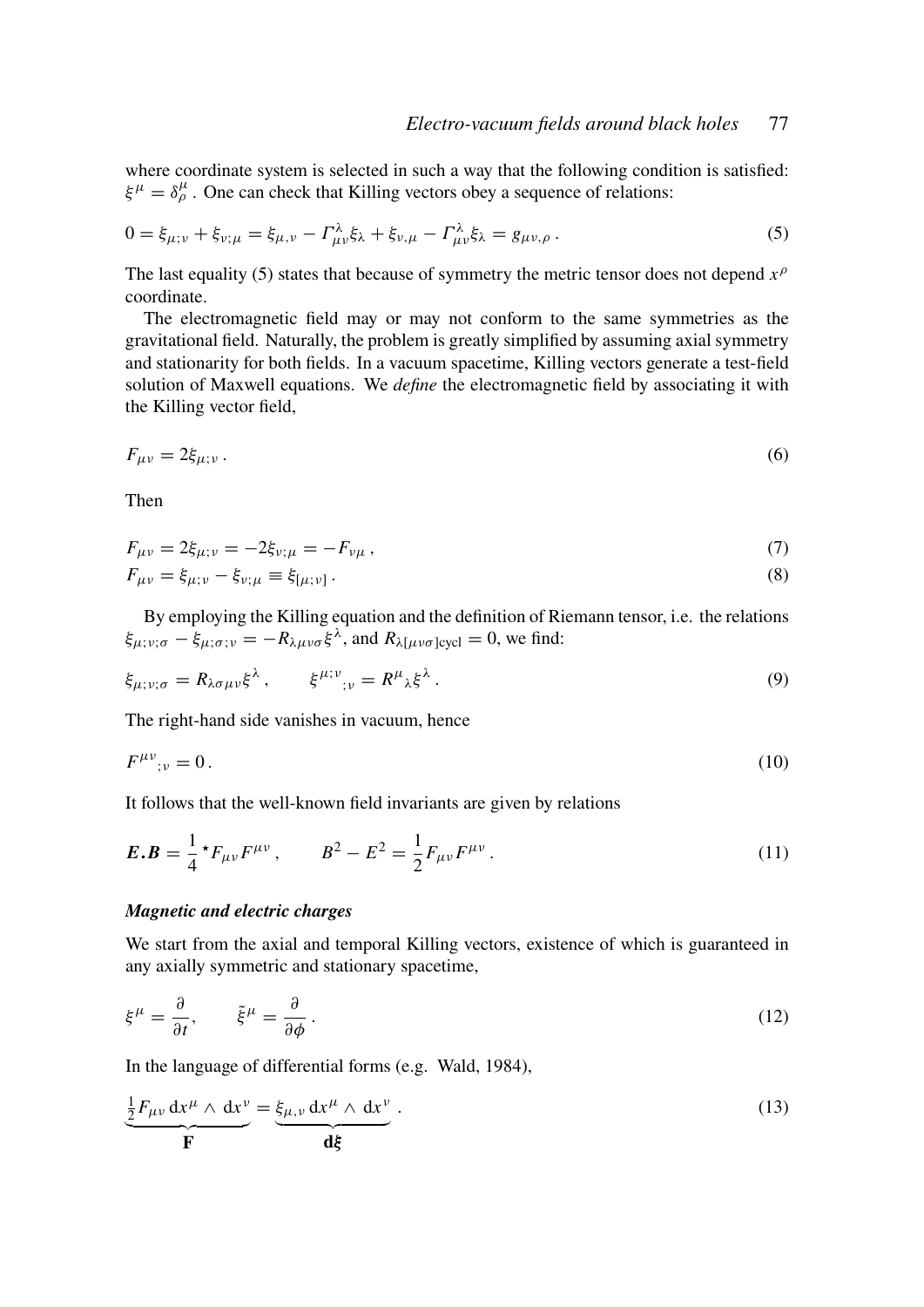The above-given equations allow us to introduce the magnetic and electric charges in the form of integral relations,

$$
4\pi \mathcal{M} = \int_{\mathcal{S}} \mathbf{F} = \int_{\mathcal{S}} \mathbf{d}\xi = 0.
$$
 (14)

Electric charge:  $4\pi$ 

Magnetic charge:

$$
Q = \int_{\delta}^{\star} F = \int_{\delta}^{\star} d\xi = -8\pi M , \qquad (15)
$$

$$
= \int_{\delta} \star \mathbf{d}\tilde{\xi} = 16\pi J , \qquad (16)
$$

where *M* has a meaning of mass and *J* is angular momentum of the source. Here, integration is supposed to be carried out far from the source, i.e. in spatial infinity of Kerr metric in our case. For example for the electric charge we obtain

$$
4\pi Q = \int_{\delta} \star \boldsymbol{F} = \int_{\delta} \star F_{\mu\nu} d\sigma^{\mu\nu} = \int_{\mathcal{V}} 2F^{\tau\alpha}{}_{;\alpha} d\mathcal{V},
$$
  
where  $d\sigma^{\mu\nu} = d_1 x^{\mu} \wedge d_2 x^{\nu} = d\theta d\phi.$  (17)

#### *Wald's field*

In an asymptotically flat spacetime,  $\partial_{\phi}$  generates uniform magnetic field, whereas the field vanishes asymptotically for ∂*t* . These two solutions are known as the Wald's field (Wald, 1974; King et al., 1975; Bičák and Dvořák, 1980; Nathanail and Contopoulos, 2014):

$$
F = \frac{1}{2}B_0 \left( d\tilde{\xi} + \frac{2J}{M} d\xi \right).
$$
 (18)

Magnetic flux surfaces:

$$
4\pi \Phi_{\mathcal{M}} = \int_{\mathcal{S}} F = \text{const.}
$$
 (19)

Magnetic and electric Lorentz force are then given by equations

$$
m\dot{\mathbf{u}} = q_{\rm m}^{\star} \mathbf{F} \cdot \mathbf{u} \,, \qquad m\dot{\mathbf{u}} = q_{\rm e} \mathbf{F} \cdot \mathbf{u} \,. \tag{20}
$$

Finally, magnetic field lines (in the axisymmetric case):

$$
\frac{\mathrm{d}r}{\mathrm{d}\theta} = \frac{B_r}{B_\theta},\tag{21}
$$

Magnetic field lines lie in surfaces of constant magnetic flux (see below).

## 3 SPIN-COEFFICIENT FORMALISM OF NULL TETRADS FOR ELECTROMAGNETIC FIELDS

The spin-coefficient formalism (Newman and Penrose, 1962) is a special case of the tetrad formalism where tensors are projected onto a complete vector basis at each point in spacetime. The vector basis is chosen as a complex null tetrad,  $l^{\mu}$ ,  $n^{\mu}$ ,  $m^{\mu}$ ,  $\bar{m}^{\mu}$ , satisfying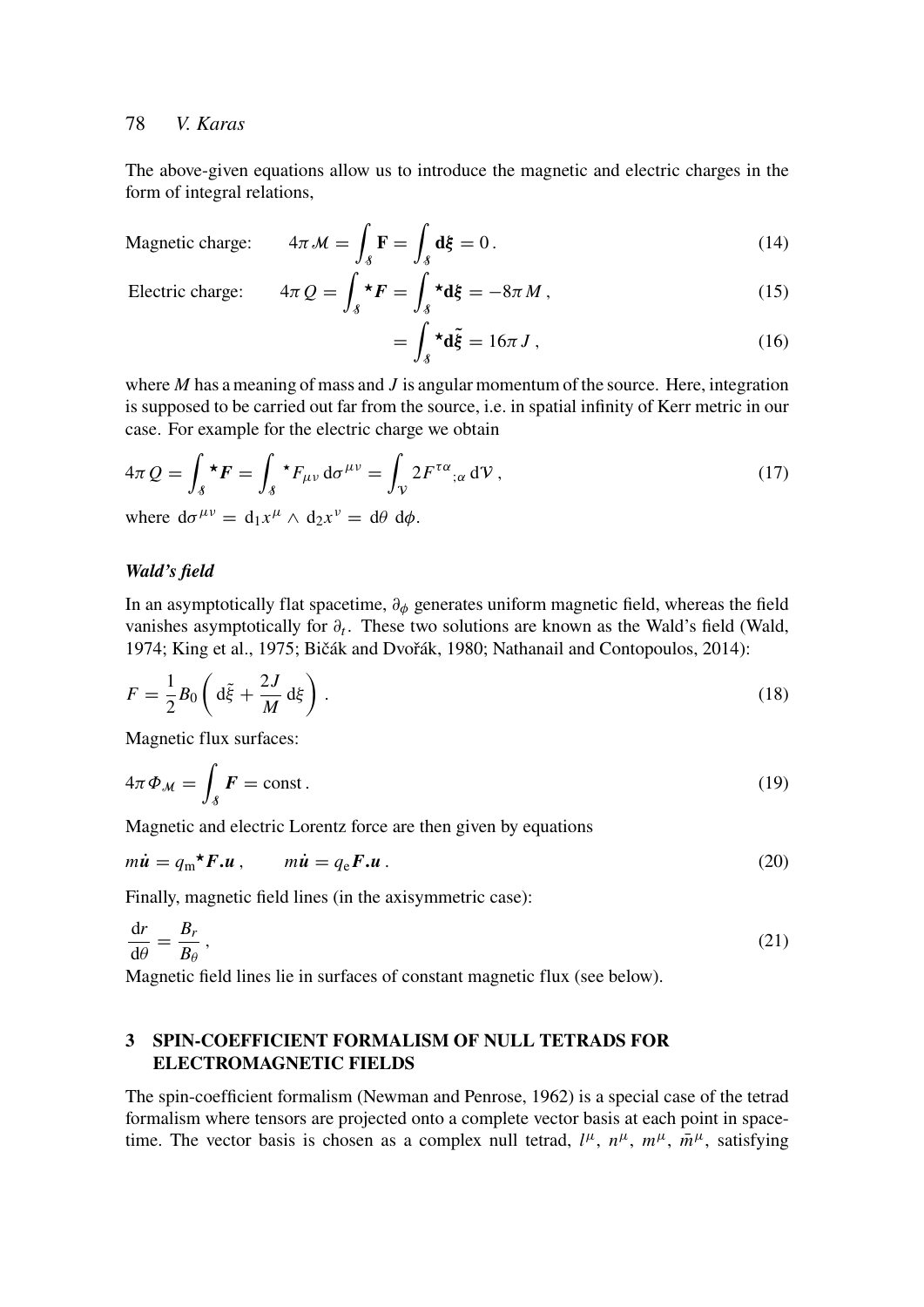conditions

$$
l_{\nu}n^{\nu} = 1, \qquad m_{\nu}\bar{m}^{\nu} = -1, \tag{22}
$$

and zero all other combinations. A natural correspondence with an orthonormal tetrad reads

$$
e_{(0)} = \frac{l+n}{\sqrt{2}}, \quad e_{(1)} = \frac{l-n}{\sqrt{2}}, \quad e_{(2)} = \frac{m+\bar{m}}{\sqrt{2}}, \quad e_{(3)} = \frac{m-\bar{m}}{\Im\sqrt{2}}.
$$
 (23)

Null tetrads are not unambiguous, as the following three transformations maintain the tetrad properties:

(i) 
$$
l \rightarrow l, m \rightarrow m + al, n \rightarrow n + a\overline{m} + \overline{a}m + a\overline{a}l
$$
;  
\n(ii)  $n \rightarrow n, m \rightarrow m + bm, l \rightarrow l + b\overline{m} + \overline{b}m + b\overline{b}n$ ;  
\n(iii)  $l \rightarrow \zeta l, n \rightarrow \zeta^{-1}l, m \rightarrow e^{\Im\psi}m$ ;

with  $\zeta, \psi \in \Re$ .

Instead of six real components of  $F_{\mu\nu}$ , the framework of the null tetrad formalism describes the electromagnetic field by three independent complex quantities,

$$
\Phi_0 = F_{\mu\nu} l^{\mu} m^{\nu},\tag{24}
$$

$$
\Phi_1 = \frac{1}{2} F_{\mu\nu} \left( l^{\mu} n^{\nu} + \bar{m}^{\mu} m^{\nu} \right),\tag{25}
$$

$$
\Phi_2 = F_{\mu\nu} \bar{m}^\mu n^\nu \,. \tag{26}
$$

It can be checked that the backward transformation has a form

$$
F_{\mu\nu} = \Phi_1 \left( n_{\mu} l_{\nu\mu} + m_{\mu} \bar{m}_{\nu\mu} \right) + \Phi_2 l_{\mu} m_{\nu\mu} + \Phi_0 \bar{m}_{\mu} n_{\nu\mu} + c.c.
$$
 (27)

The Newman–Penrose formalism defines the following differential operators:

$$
D \equiv l^{\mu} \partial_{\mu} , \quad \delta \equiv m^{\mu} \partial_{\mu} , \quad \bar{\delta} \equiv \bar{m}^{\mu} \partial_{\mu} , \quad \Delta \equiv n^{\mu} \partial_{\mu} . \tag{28}
$$

Furthermore, one introduces a set of spin coefficients (Ricci rotations symbols),

$$
\alpha = -\frac{1}{2} \left( n_{\mu; \nu} l^{\mu} \bar{m}^{\nu} - \bar{m}_{\mu; \nu} m^{\mu} \bar{m}^{\nu} \right),
$$
  
\n
$$
\beta = \frac{1}{2} \left( l_{\mu; \nu} n^{\mu} m^{\nu} - m_{\mu; \nu} \bar{m}^{\mu} m^{\nu} \right),
$$
\n(29)

$$
\beta = \frac{1}{2} \left( l_{\mu; \nu} n^{\mu} m^{\nu} - m_{\mu; \nu} \bar{m}^{\mu} m^{\nu} \right), \qquad (30)
$$

$$
\gamma = -\frac{1}{2} \left( n_{\mu; \nu} l^{\mu} n^{\nu} - \bar{m}_{\mu; \nu} m^{\mu} m^{\nu} \right), \tag{31}
$$

$$
\begin{aligned} \n\gamma &= \frac{1}{2} \left( l_{\mu; \nu} n^{\mu} l^{\nu} - m_{\mu; \nu} \bar{m}^{\mu} l^{\nu} \right), \\ \n\epsilon &= \frac{1}{2} \left( l_{\mu; \nu} n^{\mu} l^{\nu} - m_{\mu; \nu} \bar{m}^{\mu} l^{\nu} \right), \n\end{aligned} \tag{32}
$$

$$
\kappa = l_{\mu;\nu} m^{\mu} l^{\nu}, \qquad \lambda = -n_{\mu;\nu} \bar{m}^{\mu} \bar{m}^{\nu}, \qquad (33)
$$

$$
\rho = l_{\mu; \nu} m^{\mu} \bar{m}^{\nu} , \qquad \mu = -n_{\mu; \nu} \bar{m}^{\mu} m^{\nu} , \qquad (34)
$$

$$
\sigma = l_{\mu;\nu} m^{\mu} m^{\nu}, \qquad \nu = -n_{\mu;\nu} \bar{m}^{\mu} n^{\nu}, \qquad (35)
$$

$$
\tau = l_{\mu;\nu} m^{\mu} n^{\nu}, \qquad \pi = -n_{\mu;\nu} \bar{m}^{\mu} l^{\nu}.
$$
\n(36)

Despite a seemingly large number of variables we will find this notation very useful and practical later on. However, first it will be useful to give an explicit example.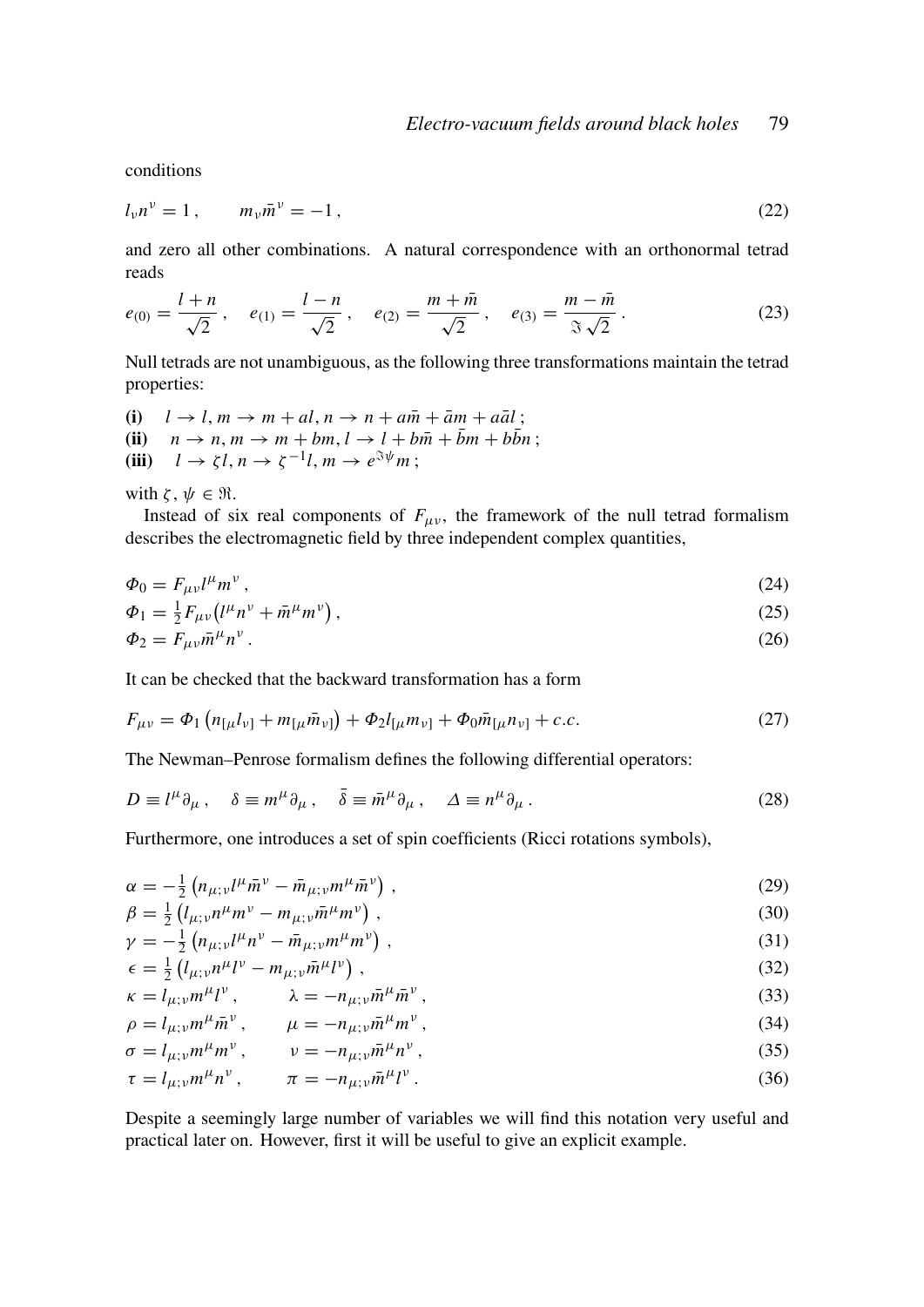## *Example of the null tetrad for Schwarzschild metric*

The metric is written in the form

$$
ds^{2} = \left(1 - \frac{2M}{r}\right) dt^{2} - \left(1 - \frac{2M}{r}\right)^{-1} dr^{2} - r^{2} d\theta^{2} - r^{2} \sin^{2} \theta d\phi^{2}.
$$
 (37)

The appropriate null tetrad is then given by

$$
l^{\mu} = \left( \left[ 1 - 2M/r \right]^{-1}, 1, 0, 0 \right), \tag{38}
$$

$$
n^{\mu} = \left(\frac{1}{2}, \frac{1}{2}[1 - 2M/r], 0, 0\right),\tag{39}
$$

$$
m^{\mu} = \frac{1}{\sqrt{2}r} \left( 0, 0, 1, \Im \sin^{-1} \theta \right).
$$
 (40)

An arbitrary type-D spacetime (e.g. the Schwarszchild metric) allows to set  $\kappa = \sigma = \nu =$  $\lambda = 0$ . In particular, for the Schwarzschild metric the explicit form of non-vanishing spin coefficients is:

$$
\rho = -\frac{1}{r}, \quad \mu = -\frac{1}{2r} \frac{1}{1 - 2M/r}, \quad \alpha = -\beta = -\sqrt{2}r \cot \frac{\theta}{2}, \quad \gamma = \frac{M}{2r^2}.
$$
 (41)

## *Maxwell's equations*

Maxwell's equations adopt the form

$$
(D - 2\rho + 2\epsilon)\Phi_1 - (\bar{\delta} + \pi - 2\alpha)\Phi_0 = 2\pi J_l,
$$
\n(42)

$$
(\delta - 2\tau)\Phi_1 - (\Delta + \mu - 2\gamma)\Phi_0 = 2\pi J_m,
$$
\n<sup>(43)</sup>

$$
(D - \rho + 2\epsilon)\Phi_2 - (\bar{\delta} + 2\pi)\Phi_1 = 2\pi J_{\bar{m}},\tag{44}
$$

$$
(\delta - \tau + 2\beta)\Phi_2 - (\Delta + 2\mu)\Phi_1 = 2\pi J_n \tag{45}
$$

with

$$
J_l = l_\mu \left( j^\mu + \mathfrak{A} \mathcal{M}^\mu \right), \qquad J_m = m_\mu \left( j^\mu + \mathfrak{A} \mathcal{M}^\mu \right), \tag{46}
$$

$$
J_{\bar{m}} = \bar{m}_{\mu} (j^{\mu} + \Im \mathcal{M}^{\mu}), \quad J_{n} = n_{\mu} (j^{\mu} + \Im \mathcal{M}^{\mu}). \tag{47}
$$

These are four equations for three complex variables.

## *Teukolsky's equations*

Teukolsky (1973) derived the following form of Maxwell equations:

$$
\begin{aligned}\n\left[ (D\epsilon + \bar{\epsilon} - 2\rho - \bar{\rho})(\Delta + \mu - 2\gamma) - (\delta - \beta - \bar{\alpha} - 2\tau + \bar{\pi})(\bar{\delta} + \pi - 2\alpha) \right] \Phi_0 &= 2\pi J_0, \\
\left[ (D + \epsilon + \bar{\epsilon} - \rho - \bar{\rho})(\Delta + 2\mu) - (\delta + \beta - \bar{\alpha} - \tau + \bar{\pi})(\bar{\delta} + 2\pi) \right] \Phi_1 &= 2\pi J_1, \\
\left[ (\Delta + \gamma - \bar{\gamma} + 2\mu + \bar{\mu})(D - \rho + 2\epsilon) - (\bar{\delta} + \alpha + \bar{\beta} - \bar{\tau} + 2\pi)(\delta - \tau + 2\beta) \right] \Phi_2 &= 2\pi J_2\n\end{aligned} \tag{48}
$$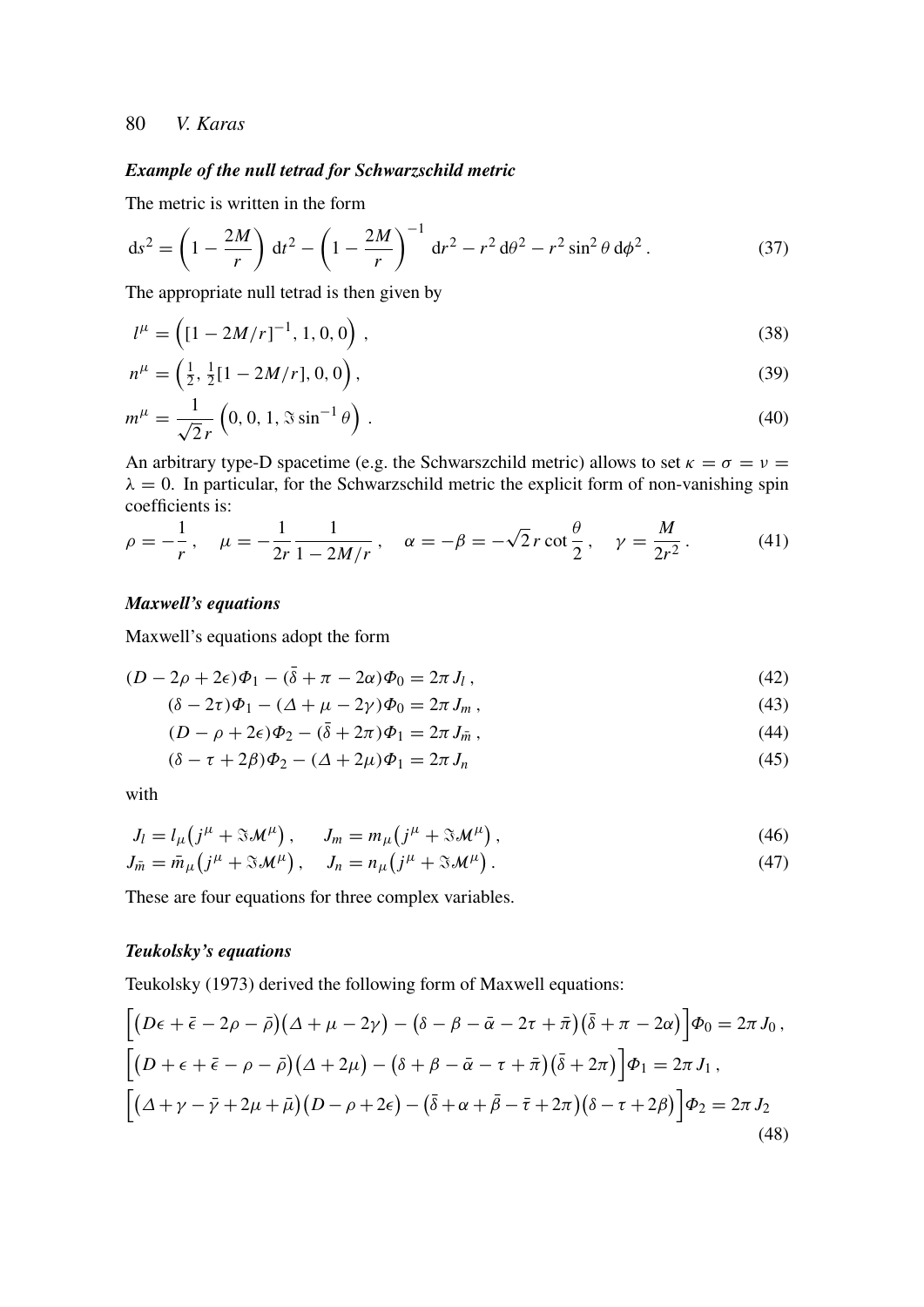with

$$
J_0 = \left(\delta - \beta - \bar{\alpha} - 2\tau + \bar{\pi}\right)J_l - \left(D - \epsilon + \bar{\epsilon} - 2\rho - \bar{\rho}\right)J_m\,,\tag{49}
$$

$$
J_1 = (\delta + \beta - \bar{\alpha} - \tau + \bar{\pi})J_{\bar{m}} - (D + \epsilon + \bar{\epsilon} - \rho - \bar{\rho})J_n, \qquad (50)
$$

$$
J_2 = \left(\Delta + \gamma - \bar{\gamma} + 2\mu + \bar{\mu}\right)J_{\bar{m}} - \left(\bar{\delta} + \alpha + \bar{\beta} + 2\pi - \bar{\tau}\right)J_n. \tag{51}
$$

Clearly this is an extremely useful form: noticed that the above-given differential equations are entirely decoupled.

## *Example – Maxwell's equations in Schwarzschild metric*

$$
\left[\frac{\partial}{\partial r} + \frac{2}{r}\right]\Phi_1 + \frac{1}{\sqrt{2}r}\tilde{\partial}\Phi_0 = 2\pi J_l,
$$
\n(52)

$$
-\frac{1}{\sqrt{2}r}\tau\partial\Phi_1 + \frac{1}{2}\left[\left(1 - \frac{2M}{r}\right)\frac{\partial}{\partial r} + \frac{1}{r}\right]\Phi_0 = 2\pi J_m\,,\tag{53}
$$

$$
\left[\frac{\partial}{\partial r} + \frac{1}{r}\right]\Phi_2 + \frac{1}{\sqrt{2}r}\sigma^2 \bar{\partial} \Phi_1 = 2\pi J_{\bar{m}}\,,\tag{54}
$$

$$
-\frac{1}{\sqrt{2}r} \star \partial \Phi_2 + \frac{1}{2} \left( 1 - \frac{2M}{r} \right) \left[ \frac{\partial}{\partial r} + \frac{2}{r} \right] \Phi_1 = 2\pi J_n , \qquad (55)
$$

where the "edth" operator acts on a spin weight *s* quantity  $\eta$  is the following manner:

$$
\star \partial \eta = -\left\{ \sin^s \theta \left[ \frac{\partial}{\partial \theta} + \frac{\Im}{\sin \theta} \frac{\partial}{\partial \phi} \right] \sin^{-s} \theta \right\} \eta . \tag{56}
$$

Spin weight is defined by by the transformation property  $\eta \to e^{\Im s\psi} \eta$  under the transformation  $m \to e^{\Im \psi} m$ .  $\Phi_0$ ,  $\Phi_1$ ,  $\Phi_2$  have spin weights  $s = 1, 0, -1$ , respectively.

## *Spin harmonics*

Spin harmonics form a complete set of orthonormal functions

$$
sY_{lm}(\theta,\phi) = \begin{cases} \sqrt{\frac{(l-s)!}{(l+s)!}} \star \partial^s Y_{lm}(\theta,\phi) & \text{for } 0 \le s \le l, \\ (-1)^s \sqrt{\frac{(l+s)!}{(l-s)!}} \star \partial^{-s} Y_{lm}(\theta,\phi) & \text{for } -l \le s \le 0 \end{cases}
$$
(57)

with the orthogonality relation

$$
\int_0^{2\pi} \int_0^{\pi} s Y_{lm}(\theta, \phi) s Y_{l'm'}(\theta, \phi) \sin \theta \, d\theta \, d\phi = \delta_{ll'} \delta_{mm'}.
$$
 (58)

A general stationary vacuum electromagnetic test field can be expanded in terms of spin-*s* spherical harmonics.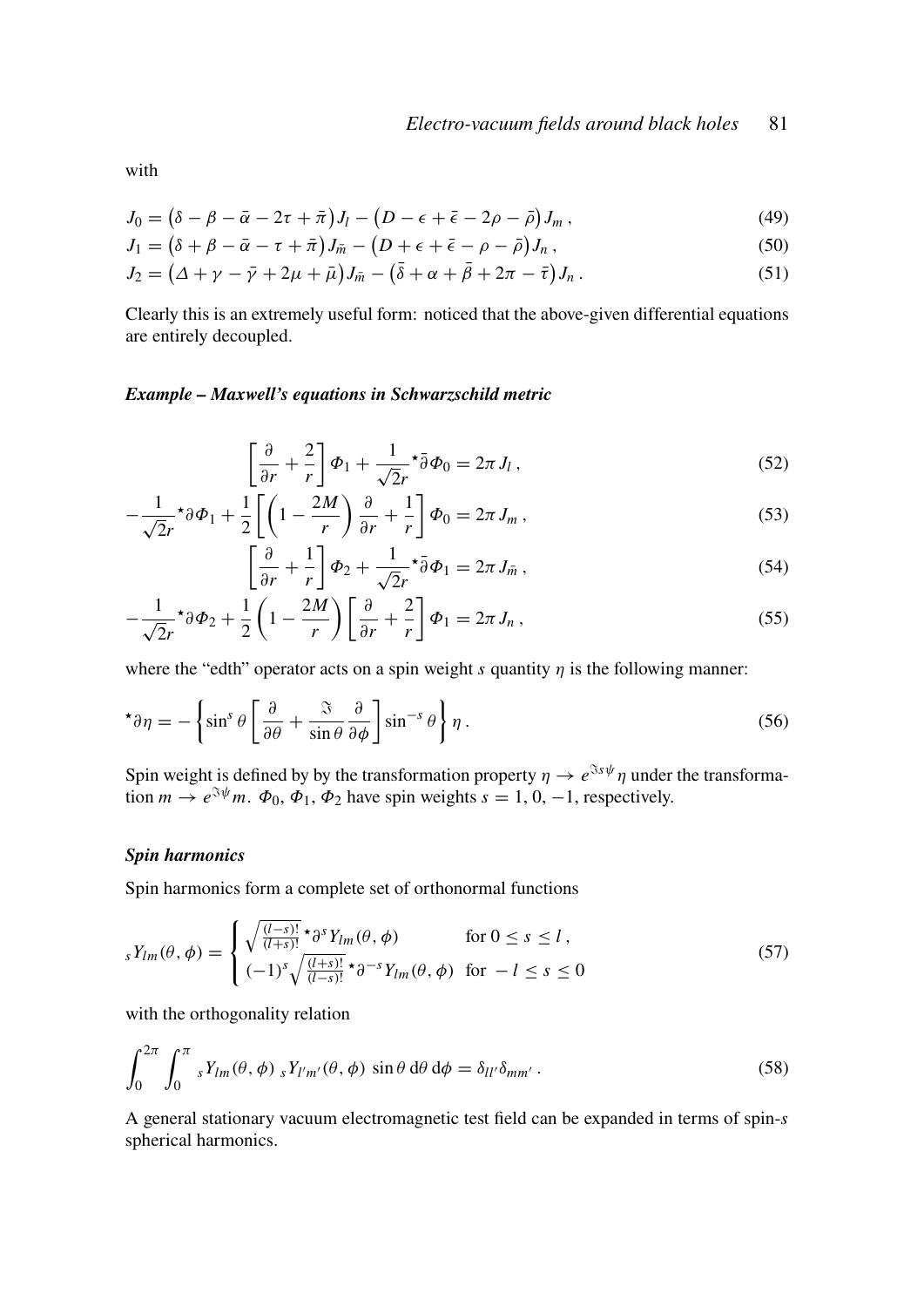*l*

### 3.1 Test fields in Schwarzschild spacetime

Bičák and Dvořák (1980) use the following expansion:

$$
\Phi_0 = \sum_{l=1}^{\infty} \sum_{m=-l}^{l} {}^{0}R_{lm}(r) {}_1Y_{lm}(\theta, \phi) , \qquad (59)
$$

$$
\Phi_1 = \sum_{l=0}^{\infty} \sum_{m=-l}^{l} {}^1R_{lm}(r) {}^0Y_{lm}(\theta, \phi) , \qquad (60)
$$

$$
\Phi_2 = \sum_{l=1}^{\infty} \sum_{m=-l}^{l} {}^2R_{lm}(r) {}_{-1}Y_{lm}(\theta, \phi).
$$
\n(61)

Then the equations for radial functions take a form

$$
r(r - 2M)^{0}R''_{lm} + 4(r - M)^{0}R'_{lm} - (l - 1)(l + 2)^{0}R_{lm} = -4\pi^{0}J_{lm},
$$
 (62)

$$
r(r - 2M)^{1}R''_{lm} + 2(2r - 3M)^{1}R'_{lm} - (l - 1)(l + 2)^{1}R_{lm} = -4\pi^{1}J_{lm},
$$
 (63)

$$
r(r - 2M)^{2} R''_{lm} + 4(r - 2M)^{2} R'_{lm} - [(l - 1)(l + 2) + 4M/r]^{2} R_{lm} = -4\pi^{2} J_{lm},
$$
 (64)

where

$$
{}^{0}J_{lm}(r) = \int J_0(r,\theta,\phi) \, {}_1\bar{Y}_{lm}(\theta,\phi) \, r^2 \, \mathrm{d}\Omega \,, \tag{65}
$$

$$
{}^{1}J_{lm}(r) = \int J_{1}(r,\theta,\phi) \, {}_{0}\bar{Y}_{lm}(\theta,\phi) \, r^{2} \, \mathrm{d}\Omega \,, \tag{66}
$$

$$
{}^{2}J_{lm}(r) = \int J_{2}(r,\theta,\phi) {}_{-1}\bar{Y}_{lm}(\theta,\phi) r^{2} d\Omega . \tag{67}
$$

A vacuum field solution is given by a Fuchsian-type equation (Bičák and Dvořák, 1980)

$$
x(x-1)\frac{d^{2} R_{lm}}{dx^{2}} + (4x-3)\frac{d^{1} R_{lm}}{dx} - (l-1)(l+2)^{1} R_{lm} = 0,
$$
\n
$$
\text{with } x \equiv r/(2M).
$$
\n(68)

Two independent solutions can be found:

$$
\begin{aligned}\n^{1}R_{l}^{(I)} &= F(1 - l, l + 2, 3; x), \\
^{1}R_{l}^{(II)} &= (-x)^{-l-2} F(l, l + 2, 2l + 2; x^{-1})\n\end{aligned}\n\} \quad \text{for } l \neq 0,
$$
\n(69)

$$
\begin{array}{l}\n^{1}R_{0}^{(I)} = \frac{1}{x^{2}}\ln(x-1) + \frac{1}{x} \\
^{1}R_{0}^{(II)} = \frac{1}{x^{2}}\n\end{array}
$$
\nfor  $l = 0$ . (70)

A general solution reads  ${}^{1}R_{lm} = a_{lm} {}^{1}R_{l}^{(I)} + b_{lm} {}^{1}R_{l}^{(II)}$  $l_l^{(II)}$ ,  $a_{lm}$ ,  $b_{lm}$  = const. Inserting the solution for <sup>1</sup>*Rlm* in Maxwell equations Bičák and Dvořák (1980) find

$$
{}^{0}R_{lm} = a_{lm} {}^{0}R_{l}^{(I)} + b_{lm} {}^{0}R_{l}^{(II)} = \sqrt{\frac{2}{l(l+1)} \frac{1}{r} \frac{d}{dr} \left(r^{2} {}^{1}R_{lm}\right)} , \qquad (71)
$$

$$
{}^{2}R_{lm} = a_{lm} {}^{2}R_{l}^{(I)} + b_{lm} {}^{2}R_{l}^{(II)}, \qquad (72)
$$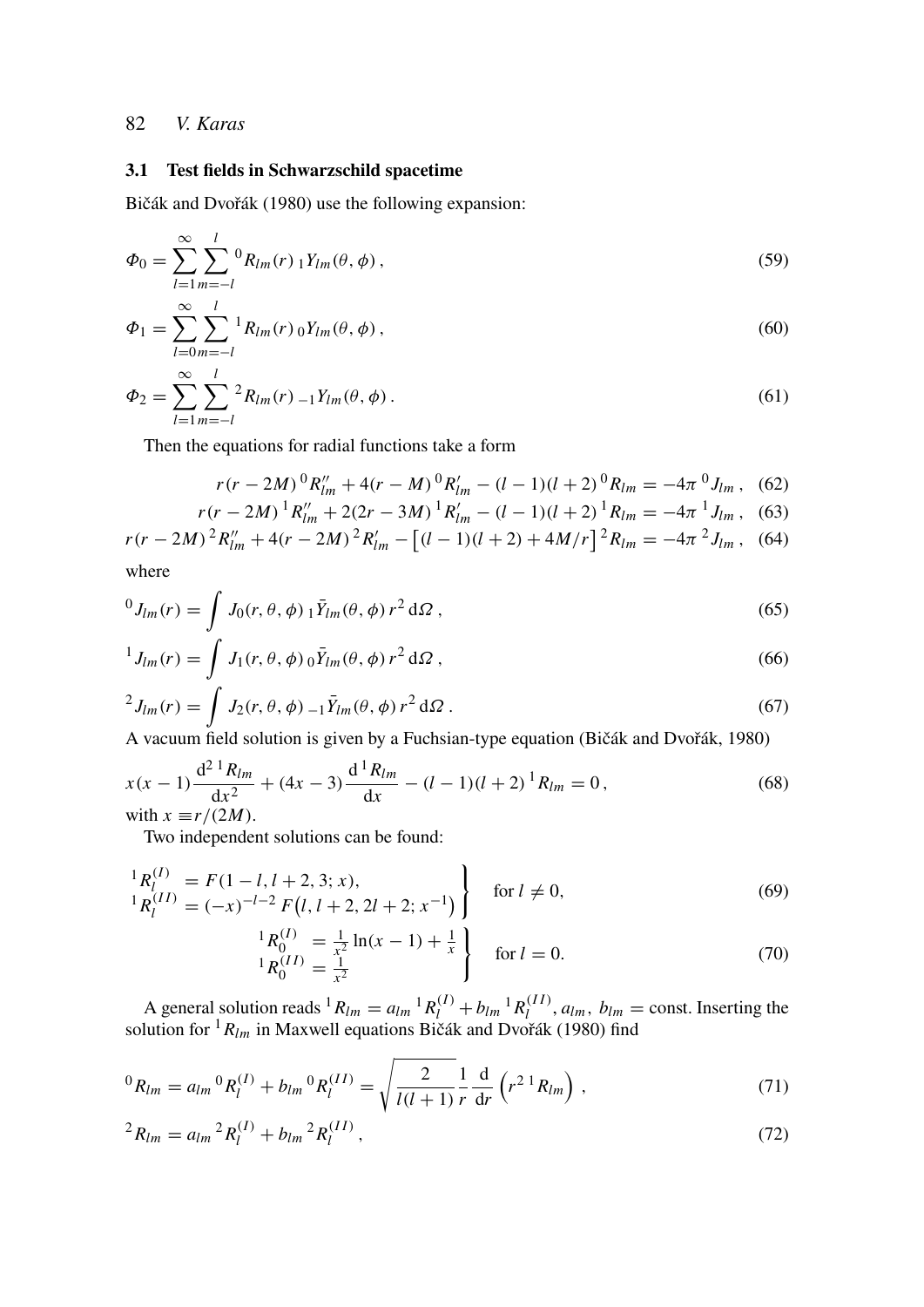

Figure 1. An axisymmetric case: *(a)*  $a = 0$  (static black hole), and *(b)*  $a = M$  (maximally rotating black hole).



Figure 2. The case of *(a)* uniform aligned magnetic field near a fast rotating black hole  $(a = 0.95 M)$ ; *(b)* near the maximally rotating hole  $(a = M)$ .

where

$$
{}^{0}R_{l}^{(I)} = \frac{2\sqrt{2}}{\sqrt{l(l+1)}} F(1-l, l+2, 2; x), \qquad (73)
$$

$$
{}^{0}R_{l}^{(II)} = -\sqrt{\frac{2l}{l+1}} \left(-x\right)^{-l-2} F\left(l+1, l+2, 2l+2; x^{-1}\right),\tag{74}
$$

$$
{}^{2}R_{l}^{(I)} = -\sqrt{\frac{2}{l(l+1)}} x^{-1} F(-l, l+1, 2; x), \qquad (75)
$$

$$
{}^{2}R_{l}^{(II)} = -\sqrt{\frac{l}{2(l+1)}} \left(-x\right)^{-l-2} F\left(l+1, l, 2l+2; x^{-1}\right). \tag{76}
$$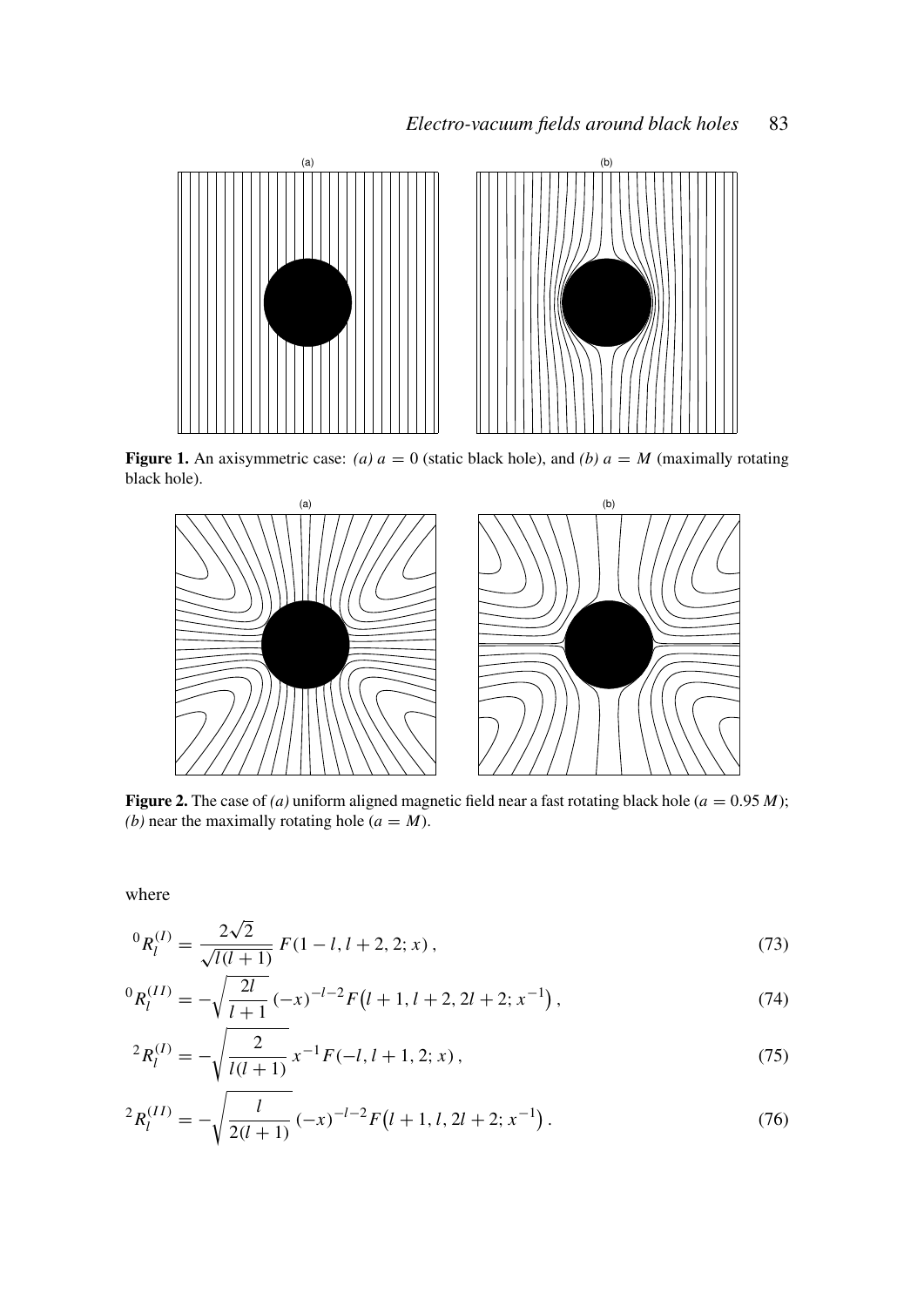

Figure 3. Equatorial plane is shown as viewed from top, i.e. along rotation axis, *(a)* in the frame of zero angular momentum observers orbiting at constant radius; *(b)* in the frame of freely falling observers. In the panel *(b)*, two regions of ingoing/outgoing lines are distinguished by different levels of shading of the horizon. The hole rotates counter-clockwise  $(a = M)$ . Based on Karas (1989); Dovčiak et al. (2000).

We can select a physically appropriate solution by assuming a source between  $r_1$  and  $r_2$  $(r_{+} \leq r_{1} \leq r_{2} \leq \infty)$ . By seeking a well-behaved solution on horizon that vanishes at infinity, we find

$$
\Phi_0 = \sum_{l,m} a_{l,m} {}^0R_l^{(I)} {}_1Y_{lm}
$$
\n
$$
\Phi_1 = \sum_{l,m} a_{l,m} {}^1R_l^{(I)} {}_0Y_{lm} + \frac{E_a}{r^2} {}_0Y_{00}
$$
\n
$$
\Phi_2 = \sum_{l,m} a_{l,m} {}^2R_l^{(I)} {}_{-1}Y_{lm}
$$
\n
$$
\Phi_0 = \sum_{l,m} b_{l,m} {}^0R_l^{(II)} {}_1Y_{lm}
$$
\n
$$
\Phi_1 = \sum_{l,m} b_{l,m} {}^1R_l^{(II)} {}_0Y_{lm} + \frac{E_b}{r^2} {}_0Y_{00}
$$
\n
$$
\Phi_2 = \sum_{l,m} b_{l,m} {}^2R_l^{(II)} {}_{-1}Y_{lm}
$$
\n
$$
(78)
$$

#### *Two examples*

First, a spherically symmetric electric field. A unique solution that is well-behaving both at  $r = r_+$  and at  $r \to \infty$ : <sup>1</sup> $R_0^{(II)}$  $0^{(11)}$ . This term describes a weakly charged Reissner–Nordström black hole.

Second, an asymptotically uniform magnetic field:

$$
F_{\mu\nu} \to B_0 e_z + B_1 e_x \,, \tag{79}
$$

i.e. 
$$
F_{r\theta} \to -B_1 r \sin \phi
$$
, (80)

$$
F_{r\phi} \to B_0 r \sin^2 \theta - B_1 r \sin \theta \cos \theta \cos \phi, \qquad (81)
$$

$$
F_{\theta\phi} \to B_0 r^2 \sin\theta \cos\theta + B_1 r^2 \sin^2\theta \cos\phi. \tag{82}
$$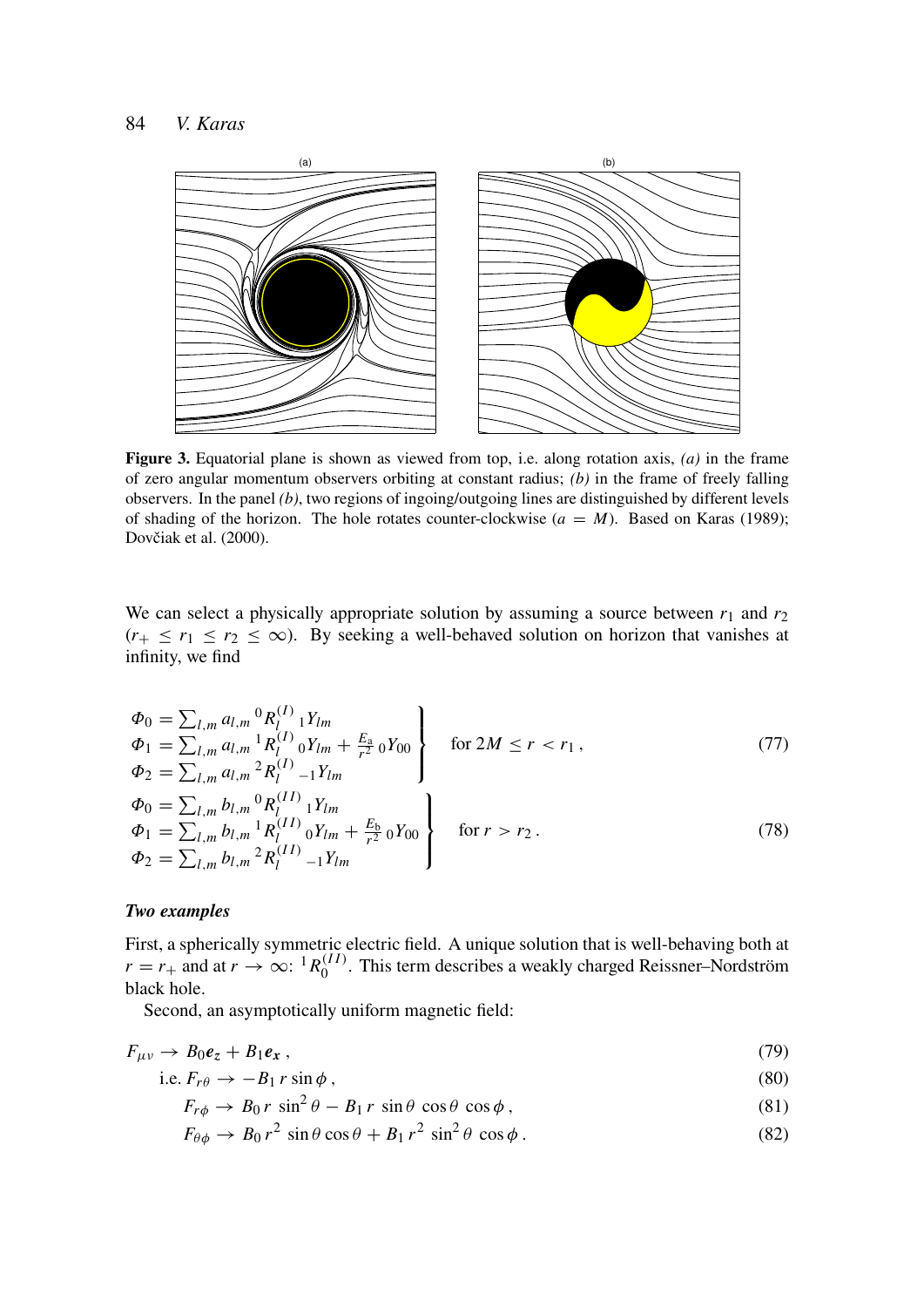#### 3.2 Magnetic and electric lines of force near a rotating black hole

Lorentz force acts on electric/magnetic monopoles residing at rest with respect to a locally non-rotating frame,

$$
\frac{\mathrm{d}u^{\mu}}{\mathrm{d}\tau} \propto {}^{\star}F^{\mu}_{\nu}u^{\nu}, \qquad \frac{\mathrm{d}u^{\mu}}{\mathrm{d}\tau} \propto F^{\mu}_{\nu}u^{\nu}. \tag{83}
$$

Magnetic lines are defined (Christodoulou and Ruffini, 1973):

$$
\frac{\mathrm{d}r}{\mathrm{d}\theta} = -\frac{F_{\theta\phi}}{F_{r\phi}}, \qquad \frac{\mathrm{d}r}{\mathrm{d}\phi} = \frac{F_{\theta\phi}}{F_{r\theta}}.
$$
\n(84)

In an axially symmetric case the magnetic flux is:

$$
\Phi_{\rm m} = \pi B_0 \bigg[ r^2 - 2Mr + a^2 + \frac{2Mr}{r^2 + a^2 \cos^2 \theta} (r^2 - a^2) \bigg] \sin^2 \theta = \text{const.}
$$
\n(85)

Notice:  $\Phi_{\text{m}} = 0$  for  $r = r_{+}$  and  $a = M$ . The flux is expelled out of the horizon (Meissner effect; Bičák and Ledvinka (2000); Penna (2014)).

The electric fluxes and field lines can be introduced in a similar manner, one only needs to interchange the electromagnetic field tensor by its dual, the magnetic charge by the electric charge, and vice versa wherever they appear in the above-given formulae. It should be evident that the induced electric field vanishes in the non-rotating case. Based on the classical analogy with a rotating sphere, one would perhaps expect a quadrupoletype component, but here the leading term of the electric field arises due to gravomagnetic interaction which is a purely general-relativistic effect, and this electric field falls off radially as  $r^{-2}$ .

Magnetic field lines reside in surfaces of constant magnetic flux, and this way the lines of force are defined in an invariant way (see Fig. 1). Electric field is induced by the gravito-magnetic influence of the black hole. The resulting field lines are shown in Fig. 2. An asymptotic form of the electric field-lines reads

$$
\frac{dr}{d\lambda} = \frac{B_0 a M}{r^2} \left( 3 \cos^2 \theta - 1 \right) + \frac{3 B_{\perp} a M}{r^2} \sin \theta \cos \theta \cos \phi + \mathcal{O} \left( r^{-3} \right),\tag{86}
$$

$$
\frac{d\theta}{d\lambda} = \mathcal{O}\left(B_{\perp}r^{-3}\right), \qquad \frac{d\phi}{d\lambda} = \mathcal{O}\left(B_{\perp}r^{-3}\right). \tag{87}
$$

As mentioned above, an aligned magnetic field produces an asymptotically radial electric field, rather than a quadrupole field, expected under these circumstances in the classical electrodynamics. This difference is due to rotation of the black hole.

Figure 3 shows the structure of a uniform magnetic field perpendicular to the black hole rotation axis (Bičák and Karas, 1989; Karas and Kopáček, 2009; Karas et al., 2012, 2013, 2014). We notice the enormous effect of frame-dragging which acts on field lines and distorts them in the sense of black hole rotation. Nevertheless, some field lines still enter the horizon and bring the magnetic flux into the black hole (naturally, the same magnetic flux has to emerge out of the horizon, so that the total flux through the black hole vanishes and its magnetic charge is equal zero).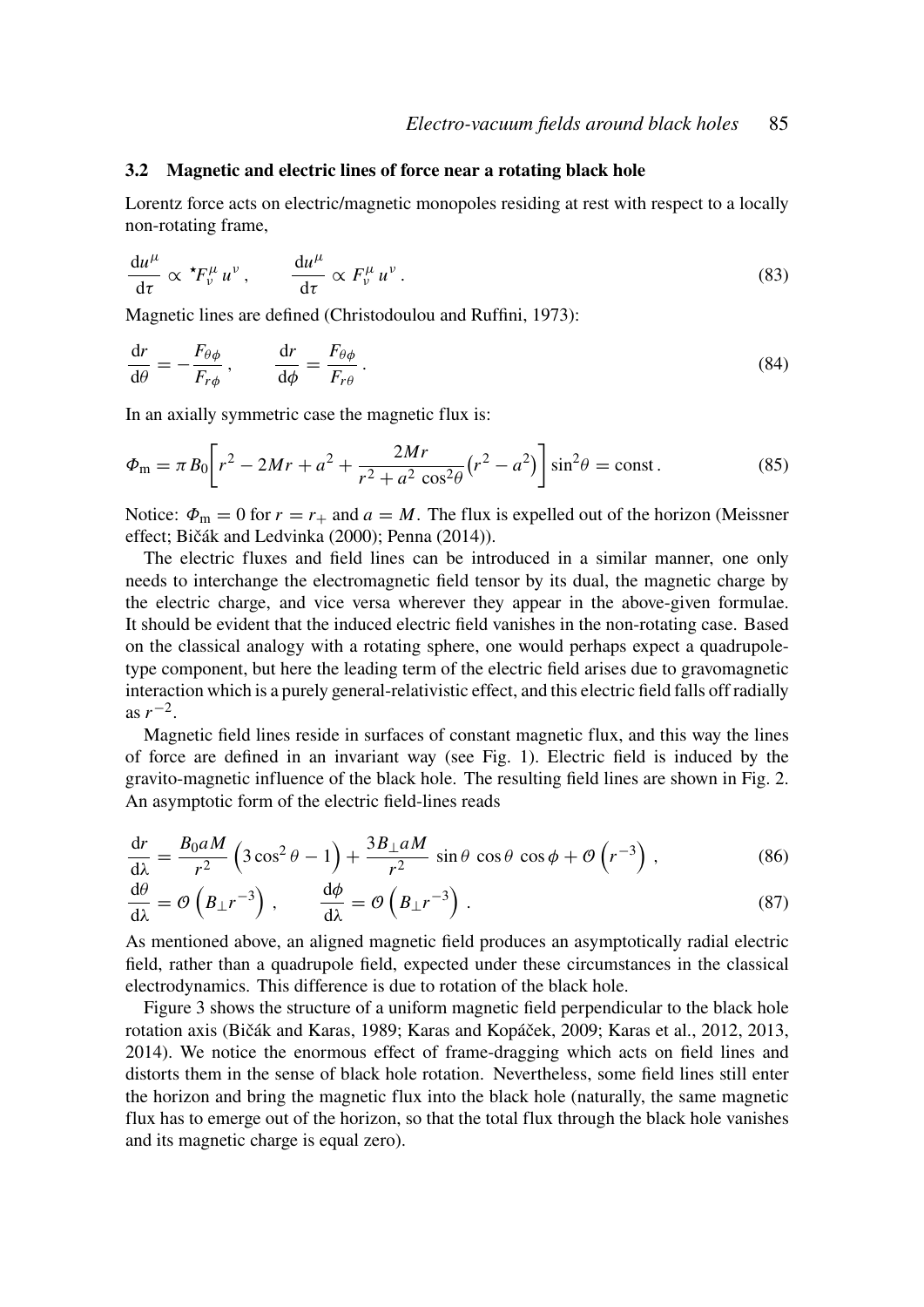

Figure 4. Cross-sectional area for the capture of magnetic flux by a rotating black hole. The three curves correspond to different values of the black-hole angular momentum:  $a = 0$  (cross-section is the circle; its projection coincides with the black-hole horizon, indicated by yellow colour),  $a = 0.95 M$ , and  $a = M$ . The enclosed area contains the field lines of the asymptotically perpendicular magnetic field which eventually enter into the black hole horizon. From the graph we notice that this area grows with the black hole spin and its shape is distorted by the gravitomagnetic interaction.

We notice that magnetic null points emerge near the black hole, suggesting that magnetic reconnection can be initiated by the purely gravitomagnetic effect of the rotating black hole. Indeed, this new reconnection mechanism has been only recently proposed (Karas and Kopáček, 2009) in the context of particle acceleration processes near magnetized black holes. The capture of magnetic field lines is further illustrated in Fig. 4 where we plot the black hole effective cross sectional area.

#### *Surface charge on the horizon*

Surface charge is formally defined by the radial component of electric field in non-singular coordinates (Thorne et al., 1986),

$$
\sigma_{\rm H} = \frac{B_0 a}{4\pi \Sigma_+} \left[ r_+ \sin^2 \theta - \frac{M}{\Sigma_+} \left( r_+^2 - a^2 \cos^2 \theta \right) \left( 1 + \cos^2 \theta \right) \right] + \frac{B_\perp a}{4\pi \Sigma_+} \sin \theta \cos \theta \left[ \frac{Mr_+}{\Sigma_+} + 1 \right] \left[ a \sin \psi - r_+ \cos \psi \right], \quad (88)
$$

with

$$
\psi = \phi + \frac{a}{r_+ - r_-} \ln \frac{r - r_+}{r - r_-} \propto \ln(r - r_+).
$$
\n(89)

For  $a \ll M$ ,

$$
\sigma_{\rm H} = \frac{a}{16\pi M} \left[ B_0 \left( 1 - 3\cos^2\theta \right) + 3B_\perp \sin\theta \, \cos\theta \, \cos\psi \right]. \tag{90}
$$

It should be obvious that  $\sigma_H$  does not represent any kind of a real charge distribution. Instead, it is introduced only by pure analogy with junction conditions for Maxwell's equations in classical electrodynamics. The classical problem was treated in original works by Faraday,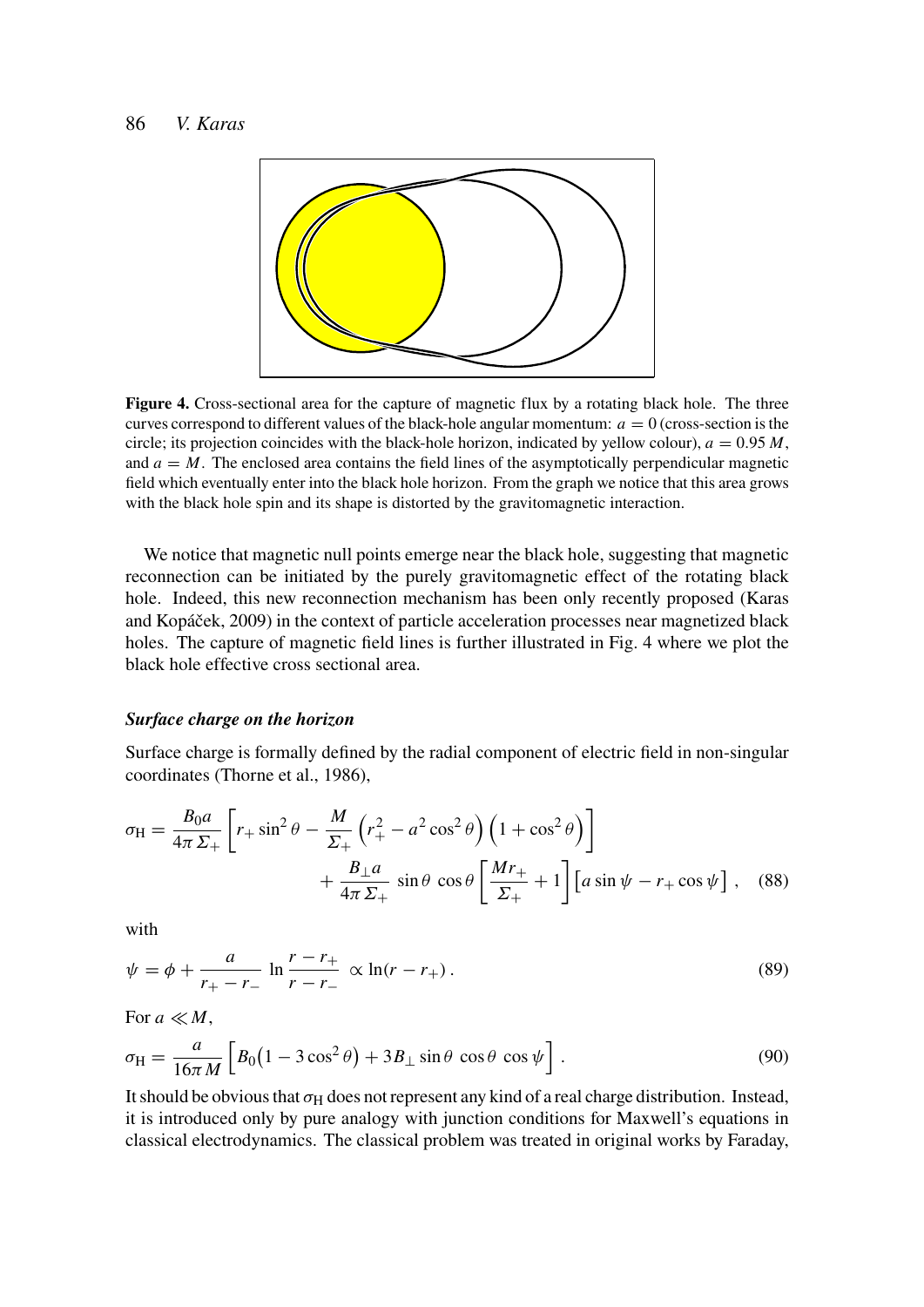Lamb, Thomson and Hertz, and more recently in Bullard (1949); Elsasser (1950). It is quite enlightening to pursue this similarity to greater depth (see e.g. Karas and Budinová, 2000 and references cited therein) despite the fact that this is purely a formal analogy, as pointed out by Punsly (2008).

## 4 ON THE WAY FROM TEST FIELDS TO EXACT SOLUTIONS OF EINSTEIN–MAXWELL EQUATIONS

So far we discussed test-field solutions of Einstein equations which reside in a prescribed (curved) spacetime. In the rest of this lecture we will briefly outline a way to construct *exact* solutions of mutually couple (vacuum) Einstein–Maxwell equations. Because this task is very complicated, astrophysically realistic results can be only obtained by numerical approaches. However, important insight can be gained by simplified analytic solutions. We will thus explore the latter approach.

#### *The spacetime metric*

Let us first assume a static spacetime metric in the form

$$
ds^{2} = f^{-1} \left[ e^{2\gamma} \left( dz^{2} + d\rho^{2} \right) + \rho^{2} d\phi^{2} \right] - f \left( dt - \omega d\phi \right)^{2}, \qquad (91)
$$

with *f*,  $\omega$ , and  $\gamma$  being functions of *z* and  $\rho$  only. We consider coupled Einstein–Maxwell equations under the following constraints: (i) electrovacuum case containing a black hole, (ii) axial symmetry and stationarity, (iii) *not* necessarily asymptotically flat (see Kramer et al. (1980); Alekseev and Garcia (1996); Ernst and Wild (1976); Karas and Vokrouhlický (1991), and references cited therein).

As explained in various textbooks and, namely, in the above-mentioned works, one can proceed in the following way to find the three unknown metric functions:

- Standard approach:  $g_{\mu\nu} \to \Gamma^{\mu}_{\nu\lambda} \to R^{\alpha}_{\beta\gamma\delta} \to G_{\mu\nu}$ .
- Exterior calculus:  $e^{\mu}_{(\lambda)} \to \omega_{\mu\nu} \Omega_{\mu\nu} \to R^{\hat{\alpha}}_{\hat{\beta}\hat{\gamma}\hat{\delta}} \to G_{\hat{\mu}\hat{\nu}}$ .
- Variation principle:  $\mathcal{L} = -\frac{1}{2}\rho f^{-2}\nabla f \cdot \nabla f + \frac{1}{2}\rho^{-1}f^2\nabla \omega \cdot \nabla \omega$ .

We denoted nabla operator,  $\nabla \cdot (\rho^{-1} \mathbf{e}_{\phi} \times \nabla \varphi) = 0 \ \forall \varphi \equiv \varphi(\rho, z)$ . Now, the vacuum field equations (without electromagnetic field) can be written in the form:

$$
f\nabla^2 f = \nabla f \cdot \nabla f - \rho^{-2} f^4 \nabla \omega \cdot \nabla \omega, \quad \nabla \cdot \left(\rho^{-2} f^2 \nabla \omega\right) = 0.
$$
 (92)

Let us define functions  $\varphi(\rho, z)$ ,  $\omega(\rho, z)$  by the prescription

$$
\rho^{-1} f^2 \nabla \omega = \mathbf{e}_{\phi} \times \nabla \varphi ,
$$

$$
f^{-2} \nabla \varphi = -\rho^{-1} \mathbf{e}_{\phi} \times \nabla \omega .
$$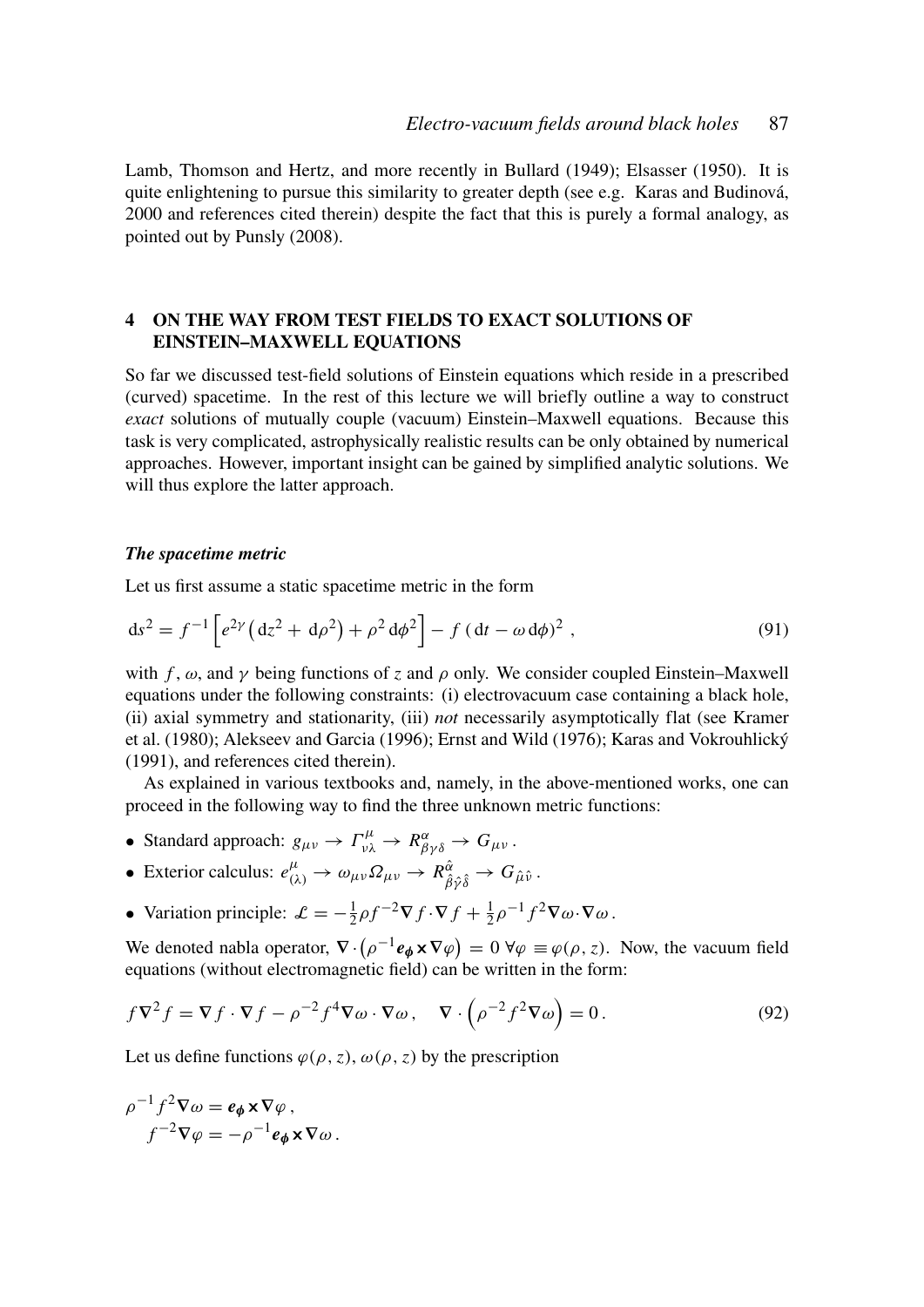By applying  $\nabla \cdot$  operator on the both sides of the last equation, the relation for  $\varphi$  comes out,  $\nabla \cdot (f^{-2}\nabla \varphi) = 0$ . Let us further define  $\mathcal{E} \equiv f + \Im \varphi$ . Then, both field equations can be written in the form

$$
(\Re \mathcal{E}) \nabla^2 \mathcal{E} = \nabla \mathcal{E} \cdot \nabla \mathcal{E} \,. \tag{93}
$$

Now we can proceed to adding the electromagnetic field:

$$
\mathcal{L}' = \mathcal{L} + 2\rho f^{-1} A_0 (\nabla A)^2 - 2\rho^{-1} f (\nabla A_3 - \omega \nabla A_0)^2.
$$
\n(94)

Functions *f*,  $\omega$ ,  $A_0$ , and  $A_3$  are constrained by the variational principle. Define  $\Phi \equiv$  $\Phi(A_0, A_3), \mathcal{E} \equiv f - |\Phi|^2 + \Im \varphi$ :

$$
\left(\Re \varepsilon + |\Phi|^2\right) \nabla^2 \varepsilon = \left(\nabla \varepsilon + 2\bar{\Phi} \nabla \Phi\right) \cdot \nabla \varepsilon \,,\tag{95}
$$

$$
\left(\Re \varepsilon + |\Phi|^2\right) \nabla^2 \Phi = \left(\nabla \varepsilon + 2\bar{\Phi} \nabla \Phi\right) \cdot \nabla \Phi.
$$
\n(96)

Let us assume  $\mathcal{E} \equiv \mathcal{E}(\Phi)$  to be an analytic function which satisfies

$$
\left(\Re \varepsilon + \varPhi^2\right) \frac{\mathrm{d}^2 \varepsilon}{\mathrm{d}\varPhi^2} \nabla \varPhi \cdot \nabla \varPhi = 0. \tag{97}
$$

Assume further a linear relation,

$$
\mathcal{E} = 1 - 2\frac{\Phi}{q}, \qquad q \in \mathbb{C}
$$
\n(98)

and a new variable  $\xi$ ,

$$
\mathcal{E} \equiv \frac{\xi - 1}{\xi + 1}, \qquad \Phi = \frac{q}{\xi + 1}, \tag{99}
$$

$$
\[ \xi \bar{\xi} - (1 - q\bar{q}) \] \nabla^2 \xi = 2 \bar{\xi} \nabla \xi \cdot \nabla \xi \,. \tag{100}
$$

## *Generating "new" solutions*

We introduce new variables by relations

$$
\xi_0 \to \xi = (1 - q\bar{q})\xi_0,\tag{101}
$$

$$
[\xi_0 \bar{\xi}_0 - 1] \nabla^2 \xi_0 = 2 \bar{\xi}_0 \nabla \xi_0 \cdot \nabla \xi_0, \qquad (102)
$$

i.e.

$$
(\Re \mathcal{E}_0) \nabla^2 \mathcal{E}_0 = \nabla \mathcal{E}_0 \cdot \nabla \mathcal{E}_0, \qquad \mathcal{E}_0 \equiv \frac{\xi_0 - 1}{\xi_0 + 1}.
$$
 (103)

where  $\varepsilon_0$  has a meaning of an "old" vacuum solution.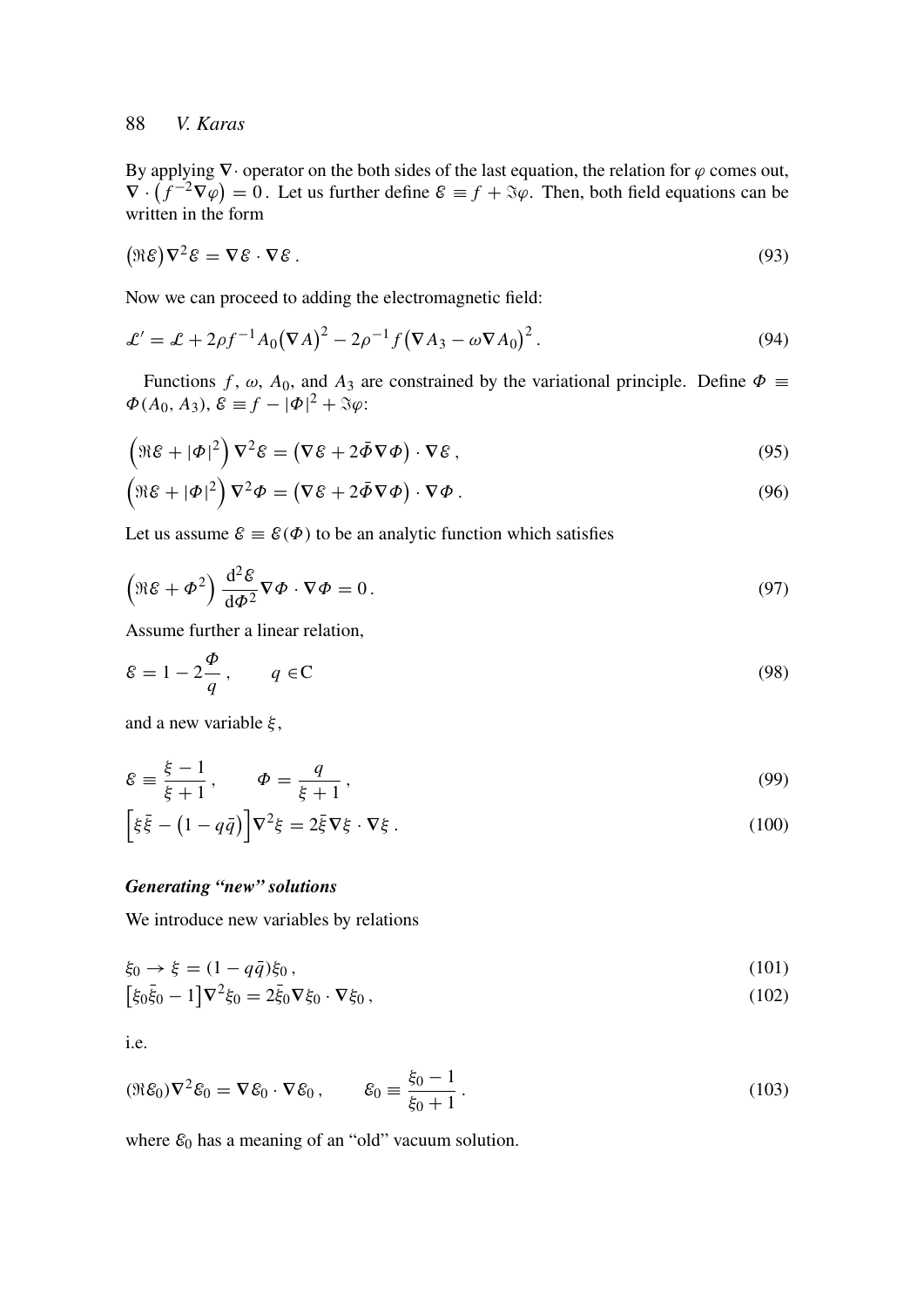*Theorem.* Let  $(\Phi, \mathcal{E}, \gamma_{\alpha\beta})$  be a solution of Einstein–Maxwell electrovaccum equations with anisotropic Killing vector field. Then there is another solution  $(\Phi', \mathcal{E}', \gamma'_{\alpha\beta})$ , related to the old one by transformation

$$
\begin{aligned}\n\mathcal{E}' &= \alpha \bar{\alpha} \mathcal{E} \,, & \Phi' &= \alpha \Phi \,, \quad \dots \text{dual rotation, } {}^\star F_{\mu\nu} \to \sqrt{\alpha/\bar{\alpha}} {}^\star F_{\mu\nu} \,, \\
\mathcal{E}' &= \mathcal{E} + \mathcal{S}b \,, & \Phi' &= \Phi \,, \quad \dots \text{calibration, no change in } F_{\mu\nu} \,, \\
\mathcal{E}' &= \mathcal{E} - 2\bar{\beta}\Phi - \beta\bar{\beta} \,, & \Phi' &= \Phi + \beta \,, \quad \dots \text{calibration} \dots \,, \\
\mathcal{E}' &= \mathcal{E}(1 + \mathcal{S}c\mathcal{E})^{-1} \,, & \Phi' &= (1 + \mathcal{S}c\mathcal{E})^{-1} \,, \\
\mathcal{E}' &= \mathcal{E}\underbrace{(1 - 2\bar{\gamma}\Phi - \gamma\bar{\gamma}\mathcal{E})}_{\Lambda = 1 - B_0\Phi - \frac{1}{4}B_0^2\mathcal{E}}^{-1} \,, & \Phi' &= (\Phi + \gamma\mathcal{E})(1 - 2\bar{\gamma}\Phi - \gamma\bar{\gamma}\mathcal{E})^{-1} \,. \n\end{aligned}
$$

$$
\mathcal{E} \to \mathcal{E}' = \Lambda^{-1} \mathcal{E}, \qquad f \to f' = |\Lambda|^{-2} f, \qquad \omega \to \omega' = ?,\tag{104}
$$

$$
\Phi \to \Phi' = \Lambda^{-1} \big( \Phi - \frac{1}{2} B_0 \mathcal{E} \big), \quad \nabla \omega' = |\Lambda|^2 \nabla \omega + \rho f^{-1} (\bar{A} \nabla \Lambda - A \nabla \bar{A}). \tag{105}
$$

#### *Examples*

*Example 1. Minkowski spacetime* → *Melvin universe.*

$$
ds^{2} = \left[ d\zeta^{2} + d\rho^{2} - dt^{2} \right] + \rho^{2} d\phi^{2}. \qquad (106)
$$

$$
f = -\rho^2, \quad \omega = 0, \quad \Phi = 0, \quad \varepsilon = -\rho^2, \quad \varphi(\omega) = 0,
$$
  
\n
$$
f' = -\Lambda^{-2} \rho^2, \quad \omega' = 0, \quad \Phi' = \frac{1}{2} \Lambda^{-1} B_0 \rho^2,
$$
  
\n
$$
B_z = \Lambda^{-2} B_0, \quad B_\rho = B_\phi = 0,
$$
\n(107)

$$
ds^{2} = A^{2} \left[ d z^{2} + d \rho^{2} - d t^{2} \right] + A^{-2} \rho^{2} d \phi^{2}. \qquad (108)
$$

Gravity of the magnetic field in balance with the Maxwell pressure. Cylindrical symmetry along *z*-axis.

*Example 2. Schwarzschild BH* → *Schwarzschild–Melvin black hole.*

$$
ds^{2} = \left[ \left( 1 - \frac{2M}{r} \right)^{-1} dr^{2} - \left( 1 - \frac{2M}{r} \right) dt^{2} + r^{2} d\theta^{2} \right] + r^{2} \sin^{2} \theta d\phi^{2}, \qquad (109)
$$

$$
f = -r^2 \sin^2 \theta, \quad \omega = 0, \quad \rho = \sqrt{r^2 - 2Mr} \sin \theta,
$$
  
\n
$$
B_r = \Lambda^{-2} B_0 \cos \theta, \quad B_\theta = -\Lambda^{-2} B_0 (1 - 2M/r) \sin \theta,
$$
\n(110)

$$
ds^{2} = \Lambda^{2} \left[ \dots \right] + \Lambda^{-2} r^{2} \sin^{2} \theta \, d\phi^{2}.
$$
 (111)

There the following limits of the magnetized Schwarzschild–Melvin black hole: (i)  $B_0 = 0$ ... Schwarzschild solution, (ii)  $r/M \rightarrow \infty$ ... Melvin solution, (iii)  $|B_0M| \ll 1$ ... Wald's test field in the region  $2M \ll r \ll B_0^{-1}$ .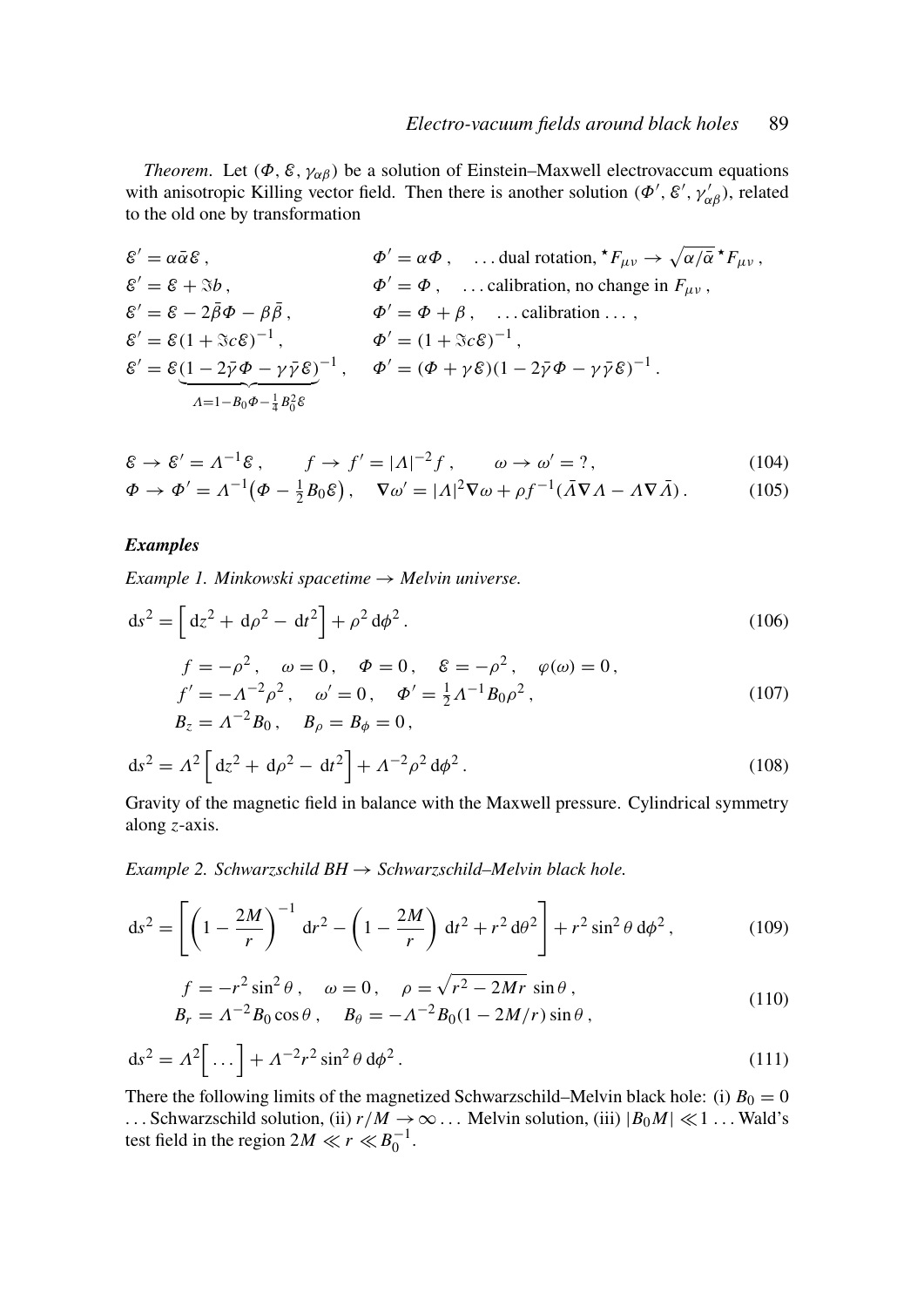

**Figure 5.** Contours of magnetic flux across a cap on the horizon (latitude angle  $\theta$  is measured from the rotation axis) of a magnetized black hole: (a)  $a = e = 0$ ; (b)  $a = 1, e = 0$ ; (c)  $a = 0.2, e = 0$ ; (d)  $a = -e = 1/\sqrt{2}$  (electric charge and spin of the black hole). Here,  $\gamma = (1 + \beta)^{-1}$ ,  $\beta = B_0 M$ . This figure from Karas and Budinová (2000) illustrates strong-gravity effects on magnetic fields that do not occur in weak-magnetic (test) field approximation, namely, the expulsion of the magnetic flux as a function of the intensity of the imposed magnetic field.

*Example 3. Magnetized Kerr-Newman BH.*

$$
g = |A|^2 \Sigma \left( \Delta^{-1} dr^2 + d\theta^2 - \Delta A^{-1} dt^2 \right) + |A|^{-2} \Sigma^{-1} A \sin^2 \theta \left( d\phi - \omega dt \right)^2, \qquad (112)
$$

 $\Sigma = r^2 + a^2 \cos^2 \theta$ ,  $\Delta = r^2 - 2Mr + a^2 + e^2$ ,  $A = (r^2 + a^2)^2 - \Delta a^2 \sin^2 \theta$  are functions from the Kerr–Newman metric.

 $\Lambda = 1 + \beta \Phi - \beta^2 \mathcal{E}/4$  is given in terms of the Ernst complex potentials  $\Phi(r, \theta)$  and  $\mathcal{E}(r, \theta)$ :

$$
\Sigma \Phi = e a r \sin^2 \theta - \Im e (r^2 + a^2) \cos \theta ,
$$
  
\n
$$
\Sigma \varepsilon = -A \sin^2 \theta - e^2 (a^2 + r^2 \cos^2 \theta) + 2 \Im a \Big[ \Sigma (3 - \cos^2 \theta) + a^2 \sin^4 \theta - r e^2 \sin^2 \theta \Big] \cos \theta .
$$

The electromagnetic field can be written in terms of orthonormal LNRF components,

$$
H_{(r)} + iE_{(r)} = A^{-1/2} \sin^{-1} \theta \Phi'_{,\theta},
$$
  
\n
$$
H_{(\theta)} + iE_{(\theta)} = -(\Delta/A)^{1/2} \sin^{-1} \theta \Phi'_{,r},
$$
  
\nwhere  $\Phi'(r, \theta) = A^{-1} (\Phi - \beta \mathcal{E}/2).$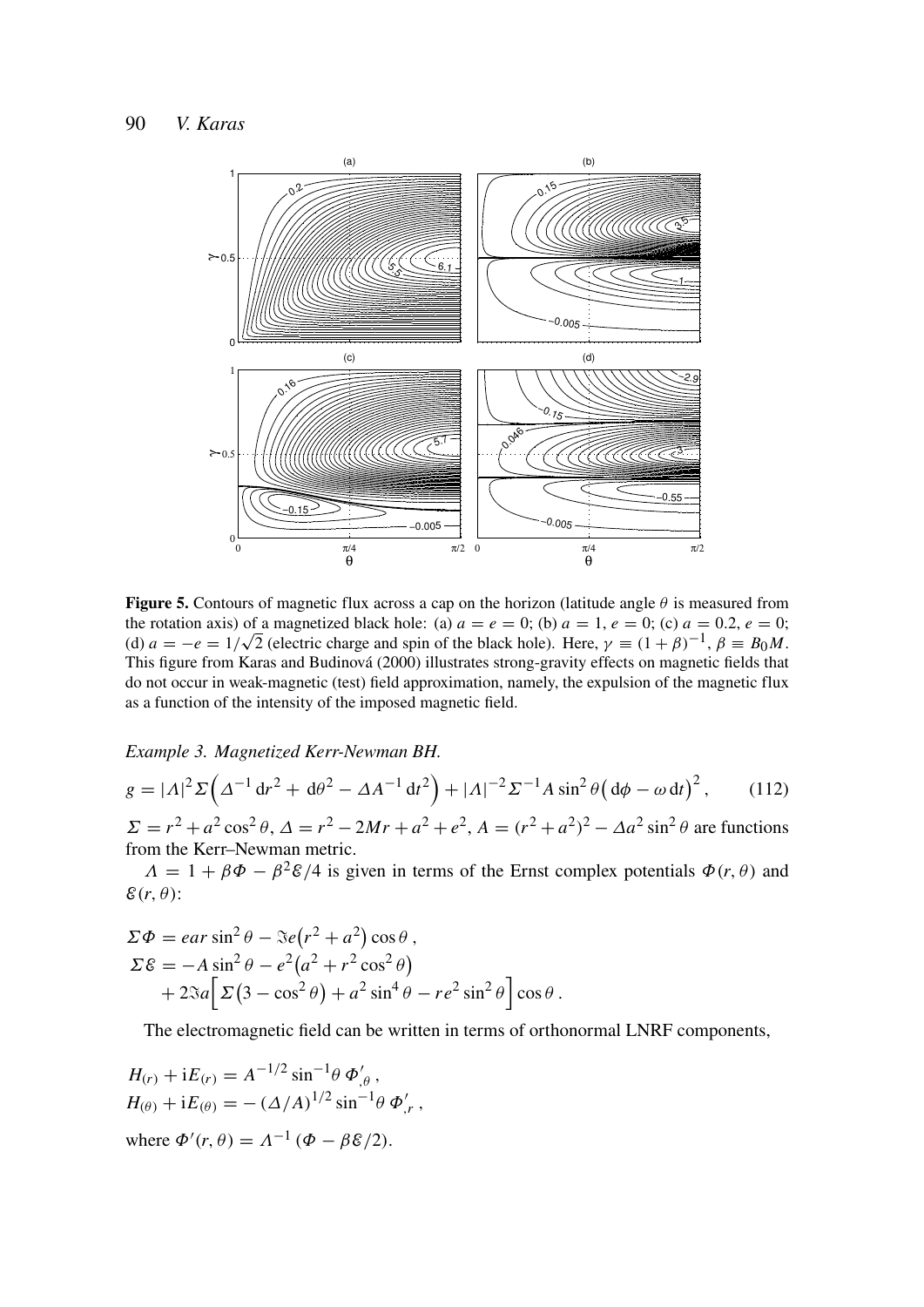The horizon is positioned at  $r \equiv r_+ = 1 + \sqrt{(1 - a^2 - e^2)}$ , independent of  $\beta$ . As in the non-magnetized case, the horizon exists only for  $a^2 + e^2 \leq 1$ .

There is an issue with this solution, namely, the range of angular coordinates *versus* the problem of conical singularity:  $0 \le \theta \le \pi$ ,  $0 \le \phi < 2\pi |\Lambda_0|^2$ , where

$$
|A_0|^2 \equiv |A(\sin \theta = 0)|^2 = 1 + \frac{3}{2}\beta^2 e^2 + 2\beta^3 a e + \beta^4 \left(\frac{1}{16}e^4 + a^2\right). \tag{113}
$$

The total electric charge  $Q_H$  and the magnetic flux  $\Phi_m(\theta)$  across a cap in axisymmetric position on the horizon (with the edge defined by  $\theta = \text{const}$ ):

$$
Q_{\rm H} = -|\Lambda_0|^2 \operatorname{Im} \Phi'(r_+, 0),
$$
  

$$
\Phi_{\rm m} = 2\pi |\Lambda_0|^2 \operatorname{Re} \Phi'(r_+, \bar{\theta})\Big|_{\bar{\theta}=0}^{\theta}
$$

The magnetic flux across the black hole hemisphere in the exact magnetized black hole solution is shown in Fig. 5.

.

#### ACKNOWLEDGEMENTS

The author acknowledges continued support from the Czech Science Foundation grant No. 13-00070J.

#### **REFERENCES**

- Adámek, K. and Stuchlík, Z. (2013), Magnetized tori in the field of Kerr superspinars, *Classical Quantum Gravity*, 30(20), 205007.
- Alekseev, G. A. and Garcia, A. A. (1996), Schwarzschild black hole immersed in a homogeneous electromagnetic field, *Phys. Rev. D*, 53, pp. 1853–1867.
- Bičák, J. and Ledvinka, T. (2000), Electromagnetic fields around black holes and Meissner effect, *Nuovo Cimento B*, 115, p. 739, arXiv: gr-qc/0012006.
- Bičák, J. and Dvořák, L. (1980), Stationary electromagnetic fields around black holes. III. General solutions and the fields of current loops near the Reissner-Nordström black hole, *Phys. Rev. D*, 22, pp. 2933–2940.
- Bičák, J. and Karas, V. (1989), The influence of black holes on uniform magnetic fields, in D. G. Blair and M. J. Buckingham, editors, *Proceedings of the 5th Marcel Grossmann Meeting on General Relativity*, p. 1199, Singapore: World Scientific.
- Bullard, E. C. (1949), Electromagnetic Induction in a Rotating Sphere, *Royal Society of London Proceedings Series A*, 199, pp. 413–443.
- Chandrasekhar, S. (1983), *The mathematical theory of black holes*, Clarendon Press/Oxford University Press, Oxford/New York.
- Christodoulou, D. and Ruffini, R. (1973), *On the electrodynamics of collapsed objects*, Gordon and Breach Science Publishers, New York.
- Dovčiak, M., Karas, V. and Lanza, A. (2000), Magnetic fields around black holes, *European J. Phys.*, 21, pp. 303–315.
- Elsasser, W. M. (1950), The Earth's Interior and Geomagnetism, *Rev. Modern Phys.*, 22, pp. 1–35.